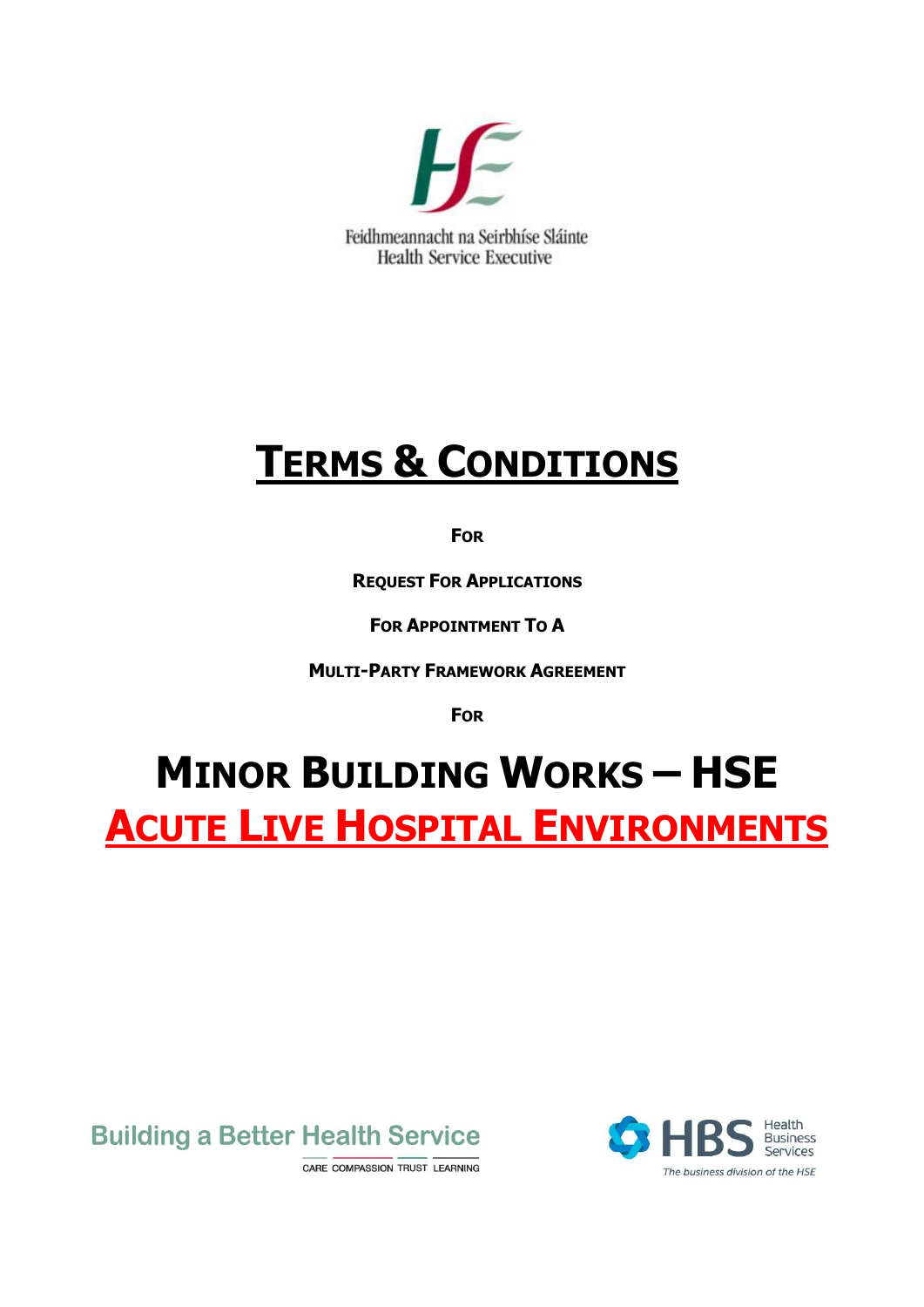## **THIS PAGE IS INTENTIONALLY BLANK**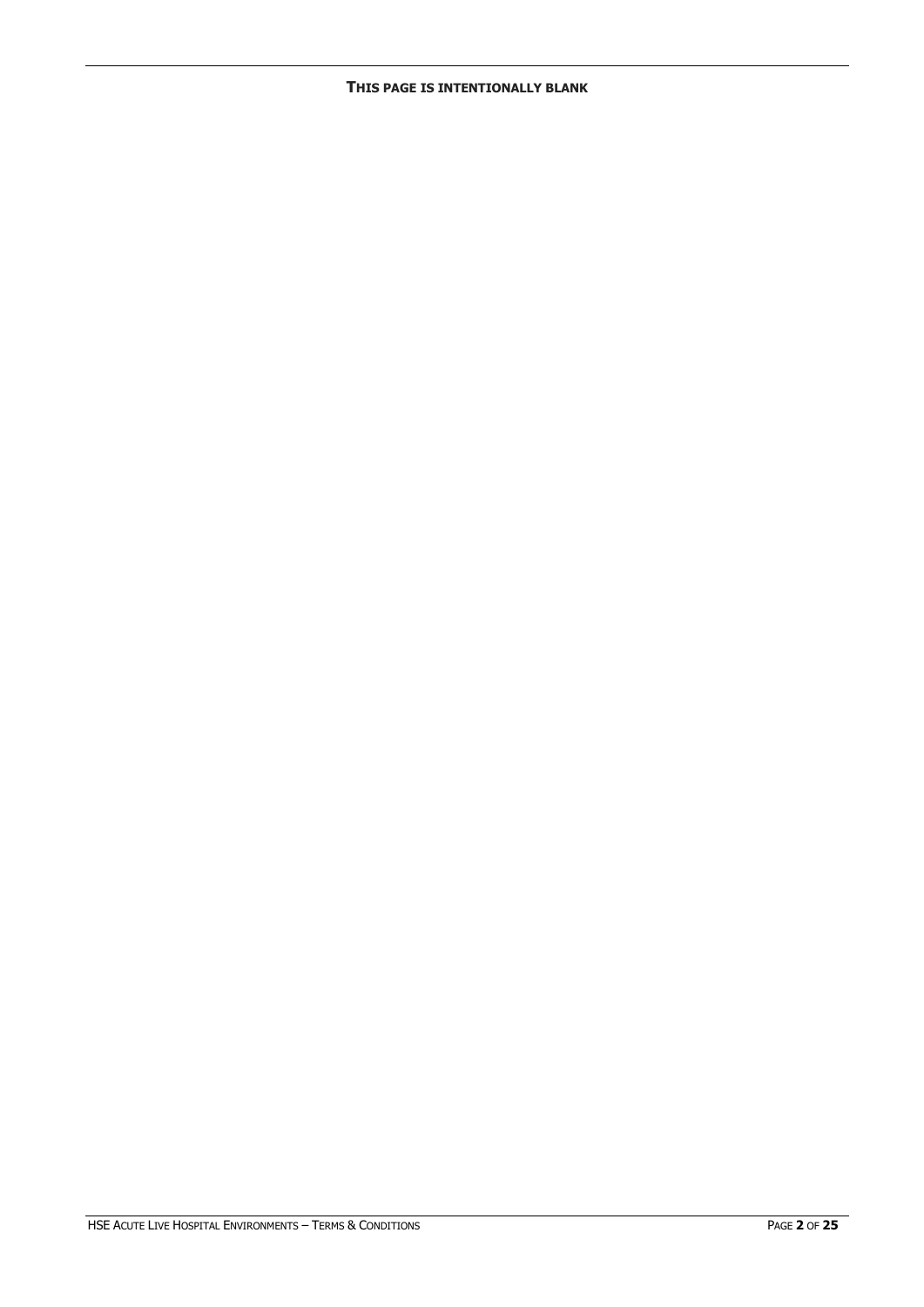# **TABLE OF CONTENTS**

| 1.0  | <b>IMPORTANT NOTES</b>                                                          | 4  |
|------|---------------------------------------------------------------------------------|----|
| 1.1  |                                                                                 |    |
| 1.2  |                                                                                 |    |
| 1.3  |                                                                                 |    |
| 1.4  |                                                                                 |    |
| 1.5  |                                                                                 |    |
| 1.6  |                                                                                 |    |
| 1.7  |                                                                                 |    |
| 1.8  |                                                                                 |    |
| 1.9  |                                                                                 |    |
| 1.10 |                                                                                 |    |
| 1.11 |                                                                                 |    |
| 1.12 |                                                                                 |    |
| 1.13 |                                                                                 |    |
| 1.14 |                                                                                 |    |
| 1.15 |                                                                                 |    |
| 1.16 |                                                                                 |    |
| 1.17 |                                                                                 |    |
| 1.18 |                                                                                 |    |
| 1.19 |                                                                                 |    |
| 1.20 |                                                                                 |    |
| 1.21 |                                                                                 |    |
| 2.0  | <b>PARTICULARS</b>                                                              | 13 |
| 2.1  |                                                                                 |    |
| 2.2  |                                                                                 |    |
| 3.0  | <b>GENERAL SPECIFICATION</b>                                                    | 15 |
| 3.1  |                                                                                 |    |
| 3.2  |                                                                                 |    |
| 3.3  |                                                                                 |    |
| 3.4  |                                                                                 |    |
| 3.5  |                                                                                 |    |
| 4.0  | <b>SUPPLEMENTARY REQUEST FOR TENDER (SUPPLYGOV.IE)</b>                          | 20 |
| 4.1  |                                                                                 |    |
| 4.2  |                                                                                 |    |
| 4.3  |                                                                                 |    |
| 4.4  |                                                                                 |    |
| 4.5  |                                                                                 |    |
| 4.6  | INFORMATION TO BE PROVIDED BY THE PREFERRED TENDERER PRIOR TO CONTRACT AWARD 22 |    |
| 4.7  |                                                                                 |    |
| 5.0  | <b>PERFORMANCE EVALUATION REPORT</b>                                            | 24 |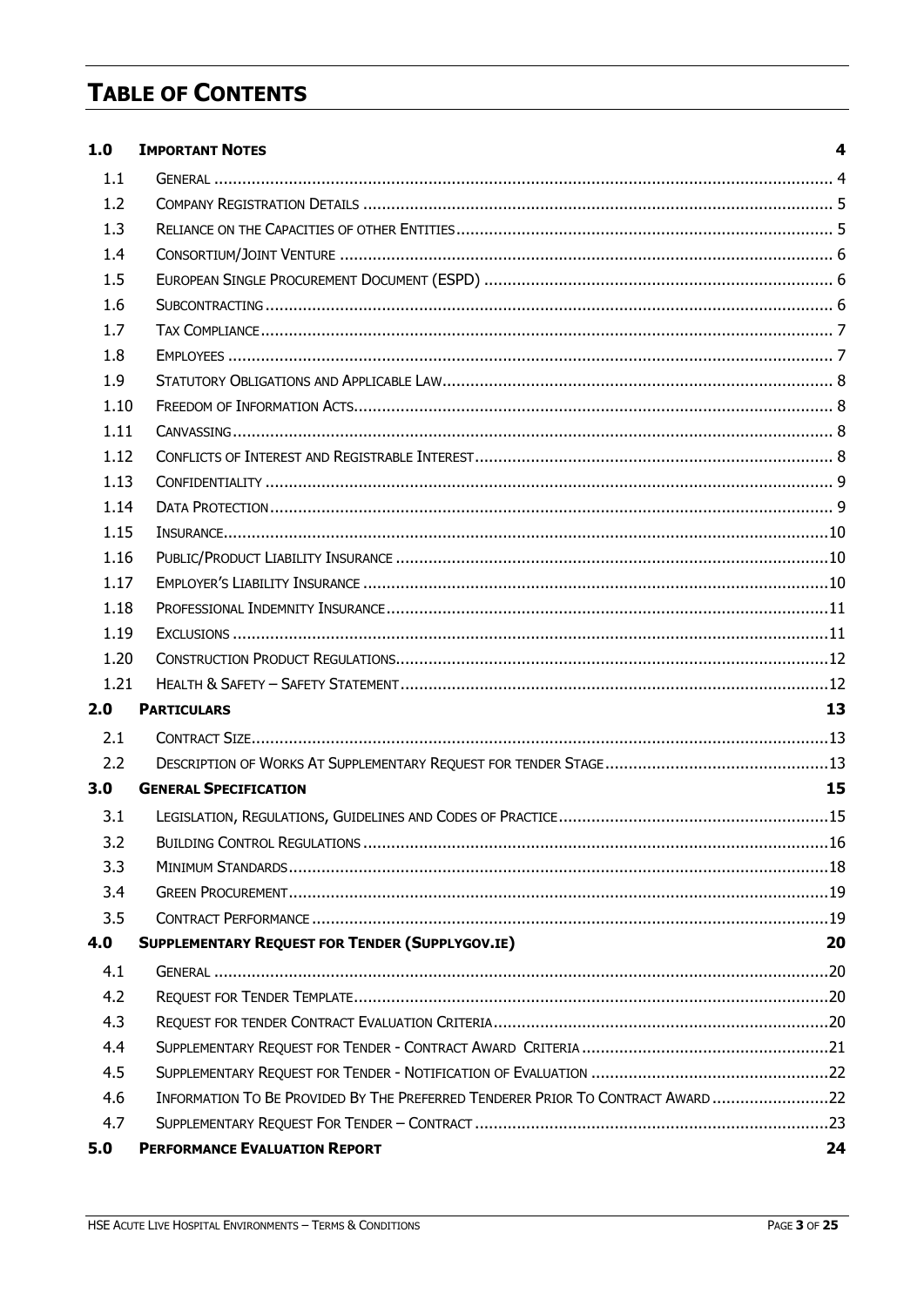# <span id="page-3-0"></span>**1.0 IMPORTANT NOTES**

# <span id="page-3-1"></span>**1.1 GENERAL**

- 1.1.1 The appointment to this Framework Agreement<sup>1</sup> is being made by a process of competitive tender using the Open Procedure. The regulatory framework applicable to the Application<sup>2</sup> process comprises Directive 2014/24/EC of the European Parliament and of the Council, on public procurement, implemented into Irish law by European Union (Award of Public Authority Contracts) Regulations SI No. 284 of 2016.
- 1.1.2 The information provided in is offered in good faith for the guidance of the Tenderer<sup>3</sup>/Contractor<sup>4</sup> participating in this tender competition. The content is for information purposes only and may not be used for any purpose save for this tender competition.
- 1.1.3 No part of the Tender Documents<sup>5</sup>, in whole or in part, may be reproduced, stored, transmitted, or used without the prior written permission of the Contracting Authority (which may be withheld in its sole discretion).
- 1.1.4 These Terms & Conditions are a summary of available information and no reliance shall be placed on any information or statements contained herein, and no representation or warranty, express or implied, is or shall be made in relation to the completeness, accuracy or functioning of the information contained in these Terms and Conditions, nor as to the reasonableness of any assumption made in preparing this information. Without prejudice to the foregoing, neither the Contracting Authority nor their advisers, consultants, contractors, servants and/or agents shall have any liability or responsibility in relation to the accuracy, adequacy or completeness of such information or any statements made. For the avoidance of doubt, Tenderers/Contractors should not assume that any such information or statements shall remain unchanged.
- 1.1.5 Contracting Authorities are not bound by any anomalies, errors or omissions. Tenderers/Contractors shall immediately notify the Contracting Authority should they become aware of any ambiguity, discrepancy, error or omission in the Tender Documents. The Contracting Authority shall, upon receipt of such notification, notify all Tenderers/Contractors of its ruling in respect of any such ambiguity, discrepancy, error or omission. Such ruling shall be issued in writing and may at the Contracting Authorities sole discretion form part of the Framework Agreement.
- 1.1.6 By participating in this tender, the Tenderer acknowledges that there does not exist any contractual, implied or quasi-contractual relationship between the Contracting Authority and the Tenderer prior to the execution of the Framework Agreement nor will there exist any contractual, implied or quasicontractual relationship with the Contracting Authority in relation to a Supplementary Request for Tender (sRFT)<sup>6</sup> prior to the acceptance by the Contracting Authority of the terms of the Supplementary Request for Tender, pursuant to the procedure adopted for the Supplementary Request for Tender.
- 1.1.7 The Contracting Authority reserves the right, without notice:
	- To change the basis of, or the procedures (including the timetable) relating to the Framework Agreement;
	- To reject any, or all, of the Applications;
	- Not to invite a Tenderer to proceed further:
	- Not to furnish a tenderer with additional information, or
	- To abandon the tender competition.

<sup>&</sup>lt;sup>1</sup> means the Agreement that Tenderers will be required to enter if successful in their Application to participate in the Framework Agreement.

means an Application for admittance to the Framework Agreement submitted via [www.etenders.gov.ie](http://www.etenders.gov.ie/) pursuant to the Instructions Document.

 $3$  means an entity that submits a tender.

<sup>&</sup>lt;sup>4</sup> means Tenderers admitted to the Framework Agreement and shall have the same meaning as Supplier on the [www.supplygov.ie](http://www.supplygov.ie/) system.

<sup>5</sup> means the Instructions Document, Online Qualification Questions, Pricing Document, Terms & Conditions and Framework Agreement.

<sup>&</sup>lt;sup>6</sup> means a tender request issued vi[a www.supplygov.ie](http://www.supplygov.ie/) by the Contracting Authority to the Contractors, undertaken in accordance with the procedure set out in the Terms & Conditions.

HSE ACUTE LIVE HOSPITAL ENVIRONMENTS – TERMS & CONDITIONS PAGE **4** OF **25**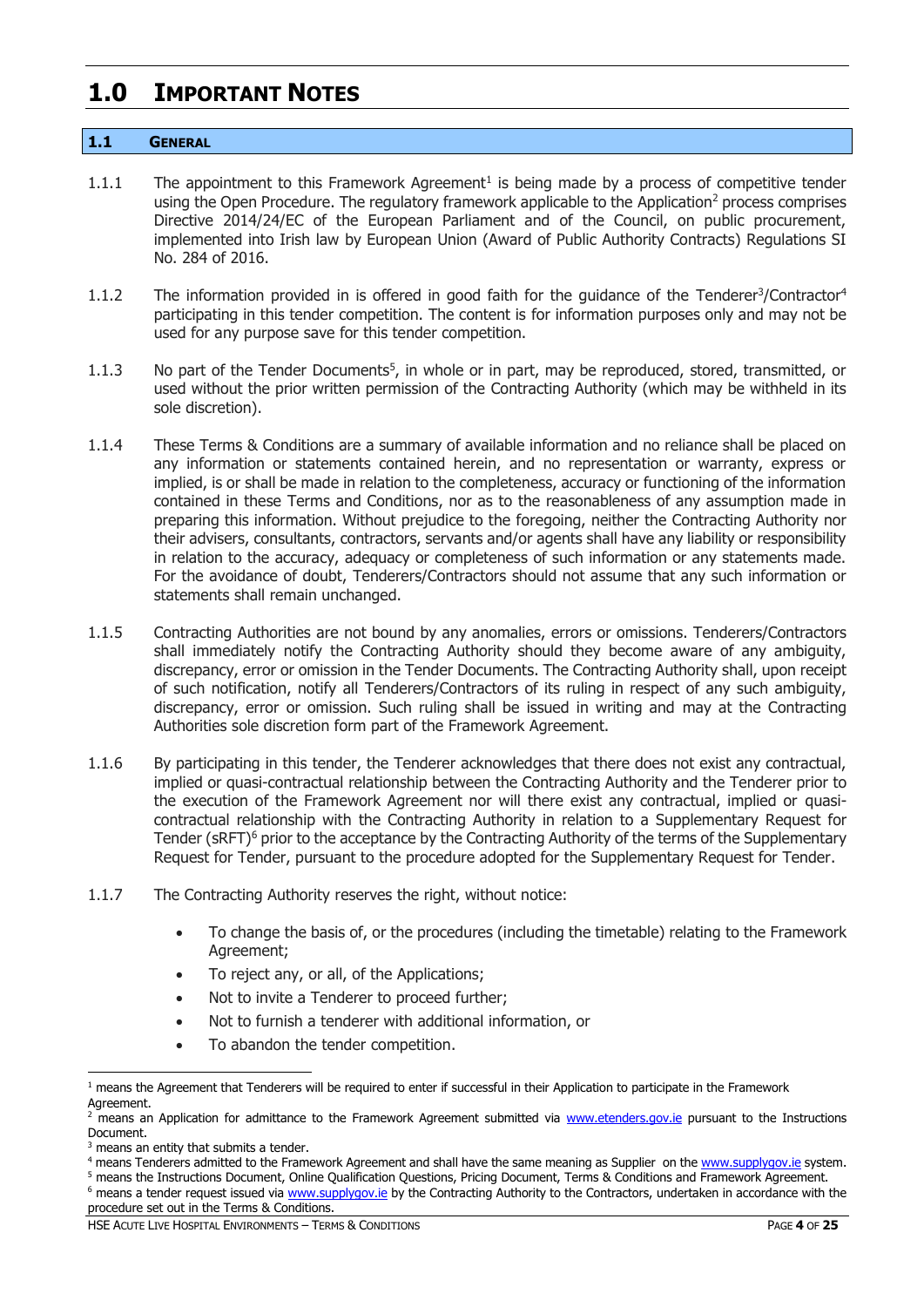- 1.1.8 In such circumstances, the Contracting Authority and its advisors shall not be liable to any persons as a result thereof. The Contracting Authority shall not be bound to accept any Application and reserves the right not to form a Framework Agreement in respect of some or all the supplies, works and/or services for which Applications are invited.
- 1.1.9 This tender competition supersedes and replaces all previous documentation, communications and correspondence between the Contracting Authority and Tenderers/Contractors in relation to the subject matter of this tender competition, and Contractors should place no reliance on such previous documentation and correspondence.
- 1.1.10 The Contracting Authority will not accept responsibility for information relayed (or not relayed) via third parties.
- 1.1.11 Each Tenderers/Contractors costs will be their sole liability. The Contracting Authority has no obligation to reimburse the Contractor in respect of costs incurred by it in the preparation of its Application or otherwise because of its participation in this process, whatsoever or howsoever arising.

# <span id="page-4-0"></span>**1.2 COMPANY REGISTRATION DETAILS**

- 1.2.1 Where a Contractor is registered with the Companies Registration Office [\(www.cro.ie\)](http://www.cro.ie/) then they must ensure that:
	- The registered company name as recorded on [\(www.cro.ie\)](http://www.cro.ie/) is used in all parts of the Application (where appropriate);
	- The company name included on [www.supplygov.ie](http://www.supplygov.ie/)<sup>7</sup> must also match the company name as recorded on [\(www.cro.ie\)](http://www.cro.ie/).
- 1.2.2 Where a Contractor is not registered with the Companies Registration Office [\(www.cro.ie\)](http://www.cro.ie/) then they must ensure that-:
	- The company name as registered with their VAT Registration Number is used in all parts of the Application (where appropriate);
	- The company name included on [www.supplygov.ie](http://www.supplygov.ie/) must match the company name as registered with their VAT Registration Number.
- 1.2.3 It is the responsibility of the Contractor to ensure that any errors or inconsistencies in the above information are corrected prior to admittance to the Framework Agreement.

# <span id="page-4-1"></span>**1.3 RELIANCE ON THE CAPACITIES OF OTHER ENTITIES**

- 1.3.1 To demonstrate compliance with the requirements of this tender competition or any Supplementary Request for Tender, a Contractor may rely on the capacities of other entities, regardless of the legal nature of the links between the Contractor and those other entities.
- 1.3.2 A Contractor may only rely on the capacities of other entities where those entities will perform the works and/or services for which these capacities are required.
- 1.3.3 Where a Contractor wants to rely on the capacities of other entities, it shall demonstrate to the Contracting Authority that it will have at its disposal the resources necessary, including by producing a commitment by those entities to that effect.
- 1.3.4 Contractors responding to this tender competition must provide the necessary details and proof required, as set out in the online Application process.

HSE ACUTE LIVE HOSPITAL ENVIRONMENTS – TERMS & CONDITIONS PAGE **5** OF **25**

<sup>&</sup>lt;sup>7</sup> SupplyGov.ie is a procurement platform facilitating Local Authorities and other state agencies in the procurement of goods, works and services from Suppliers (incl. Contractors and Service Providers). The website has been developed by the Local Government Operational Procurement Centre (LGOPC) to streamline the procurement process of contracting authorities in respect of the operation of local authority led Category Councils for Plant Hire and Minor Building & Civil Works.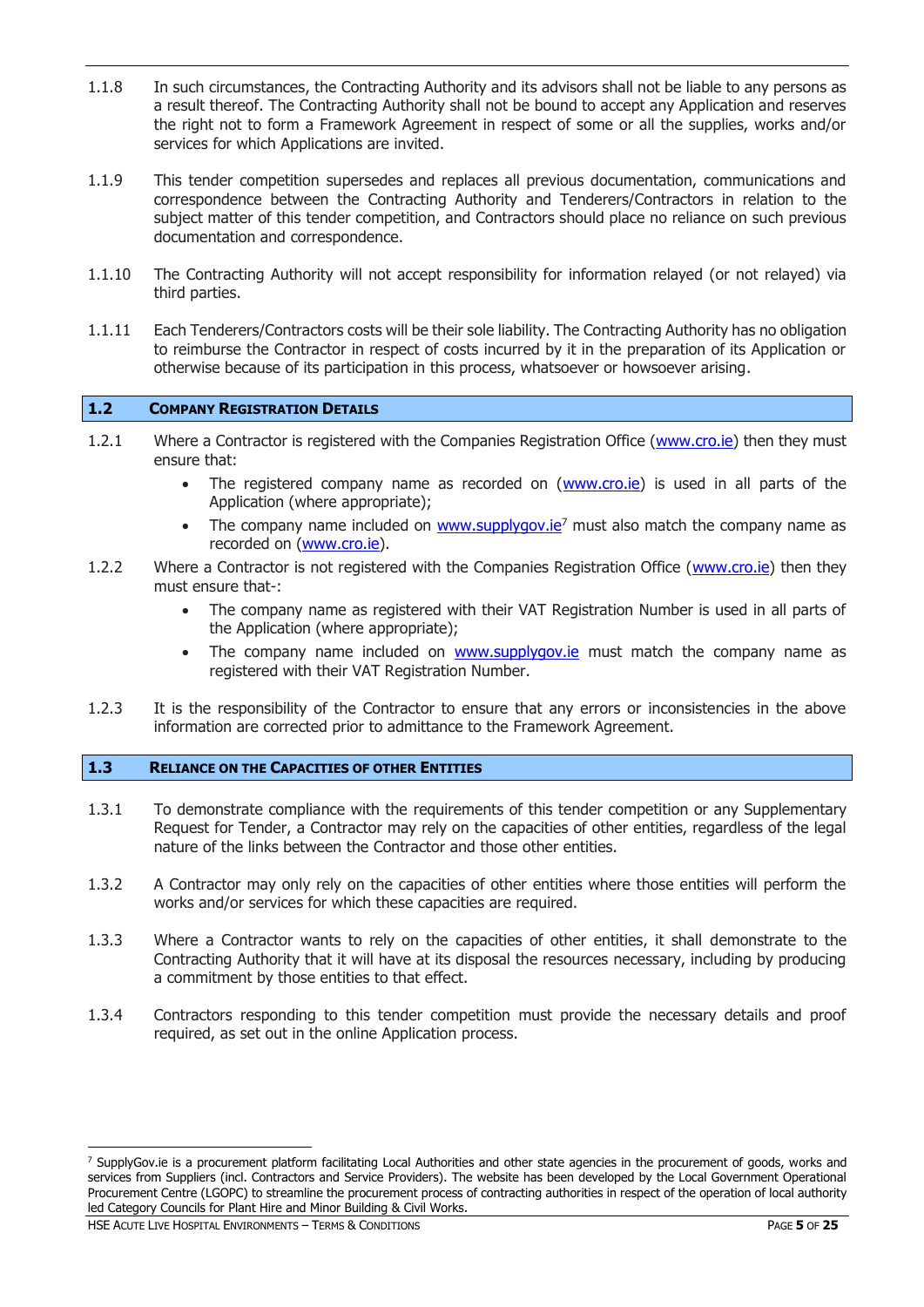### <span id="page-5-0"></span>**1.4 CONSORTIUM/JOINT VENTURE**

- 1.4.1 A consortium/joint venture will not be required to convert into a specific legal form to submit a Tender but may be required to do so prior to admittance to the Framework Agreement. The Contracting Authority may:
	- Contract with one Contractor who will who will carry overall responsibility for the performance of the works;
	- Contract with each member of the consortium/joint venture based on joint and several liabilities;
	- Contract with one member of the consortium/joint venture and the other members will be Subcontractors<sup>8</sup>; or
	- At its discretion, require the consortium/joint venture to enter into any other contracting arrangement.

#### <span id="page-5-1"></span>**1.5 EUROPEAN SINGLE PROCUREMENT DOCUMENT (ESPD)**

- 1.5.1 The ESPD is a self-declaration by Tenderers consisting of a formal statement by the Tenderer that the relevant grounds for exclusion do not apply, that the relevant selection criteria are fulfilled and that it will provide the relevant information as required by the Contracting Authority.
- 1.5.2 Submission of an ESPD for this tender competition is at the discretion of the Tenderer if a Tenderer intends to submit an ESPD, it shall comply with these instructions.
- 1.5.3 In accordance with Regulation 59 of the European Union (Award of Public Authority Contracts) Regulations 2016, the Contracting Authority shall accept a European Single Procurement Document (ESPD) as preliminary evidence confirming that the Tenderer fulfils the following conditions-:
	- it is not in one or more of the situations referred to in Regulation 57 in which the entity<sup>9</sup> shall or may be excluded; and
	- it meets the relevant criteria for qualitative selection as defined in the tender documents.
- 1.5.4 The ESPD shall be provided exclusively in electronic form and shall be drawn up on the basis of a standard form established by the European Commission.
- 1.5.5 The information that Tenderers must include in the ESPD is set out in the Tender Call. Potential Tenderers must examine this information carefully in view of their participation and possible submission of an ESPD.
- 1.5.6 If a Tenderer proposes to submit an ESPD and it is relying on the capacities of one or more other entities, those entities must also each submit an ESPD setting out the relevant information for the respective entity.
- 1.5.7 In addition, where a group of entities, including temporary associations, participate together in this tender competition and they intend to submit an ESPD, a separate ESPD must be submitted for each of the participating entities.
- 1.5.8 An ESPD is not required for Subcontractors on whose capacities the tenderer does not rely. Tenders shall note that information concerning proposed Subcontractors and completed Personal Situation Declaration Forms will be required at Supplementary Request For Tender stage.

# <span id="page-5-2"></span>**1.6 SUBCONTRACTING**

-

1.6.1 Contractors responding to Requests for Tender must provide the necessary details and proof required, as set out in the eSuitability Questionnaire included with the Tender Documents.

<sup>&</sup>lt;sup>8</sup> A person to whom the execution of part of the Works is subcontracted (by the Contractor or another subcontractor). <sup>9</sup> means 'economic operator' as defined in EU Directive 2014/24 – EU Procurement Directive.

HSE ACUTE LIVE HOSPITAL ENVIRONMENTS – TERMS & CONDITIONS PAGE **6** OF **25**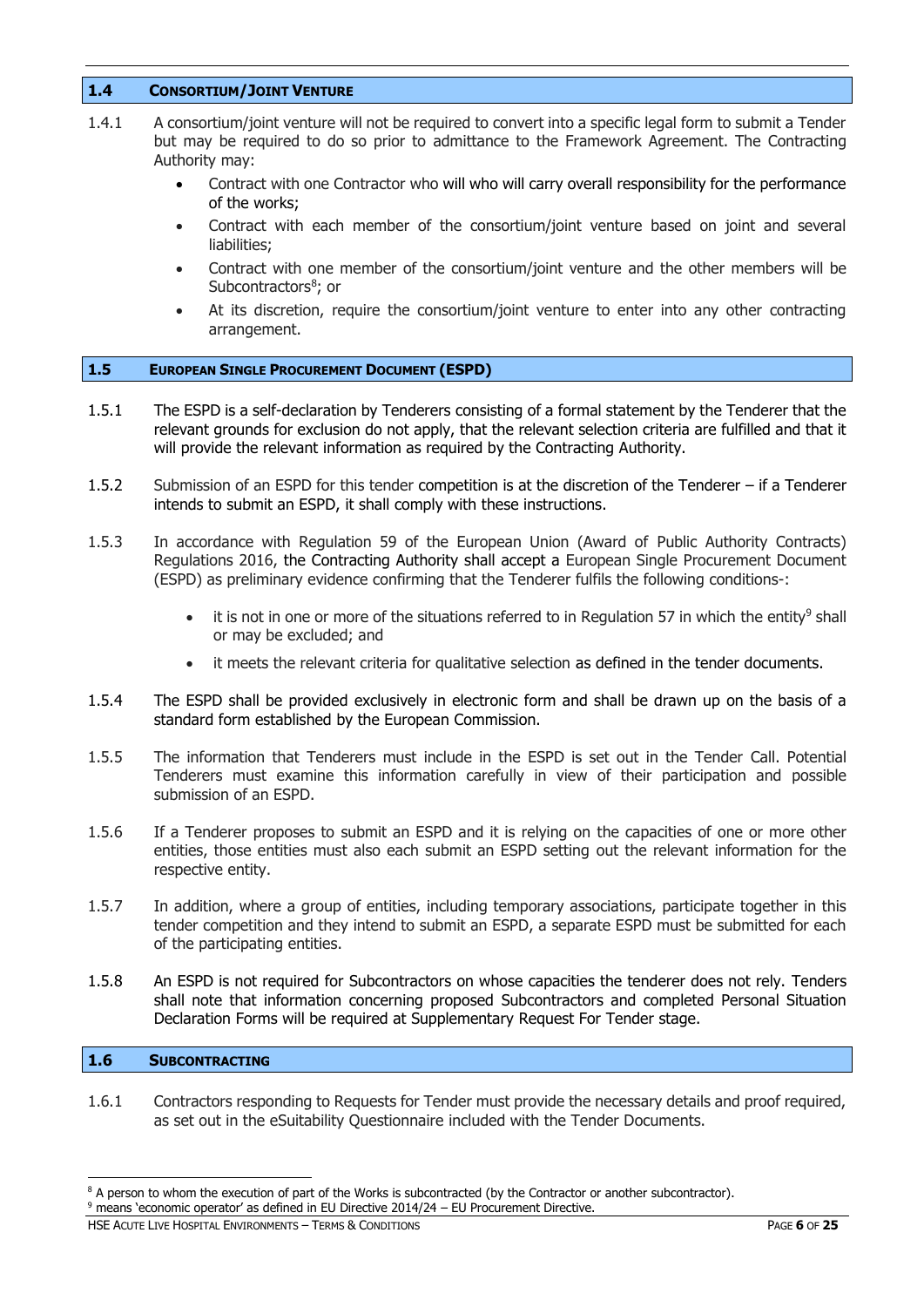- 1.6.2 The Contracting Authority may take appropriate measures by, amongst other things, verifying in accordance with the provisions in the Regulations, whether there are grounds for exclusion of Subcontractors under Regulation 57 of the 2016 Regulations.
- 1.6.3 At Supplementary Request for Tender stage, the Contractor must indicate to the Contracting Authority the qualifications and experience of Contractors Personnel<sup>10</sup> it proposes for completion of the works and/or services defined in the Supplementary Request for Tender.
- 1.6.4 When responding to a Supplementary Request for Tender, where Subcontractors/Specialist<sup>11</sup>s are proposed for completion of works, the Contractor shall indicate to the Contracting Authority the name, contact details and legal representatives of the subcontractor/s.

# <span id="page-6-0"></span>**1.7 TAX COMPLIANCE**

- 1.7.1 All payments under a contract awarded pursuant to a Supplementary Request for Tender Contract will be conditional on the Contractor being tax compliant.
- 1.7.2 Contractors must comply with the terms of the Department of Finance Circulars 43/2006 and 44/2006: Tax Clearance Procedures: Public Sector Contracts, or any replacement.
- 1.7.3 In line with the legislative provisions of Section 95 of the Finance Act 2014, the following provisions in relation to eTax Clearance Certificates have been brought into force by Revenue, effective from December 2015 -:
	- Processing of tax clearance applications, certificates issued by the Collector-General and verification by third parties, is all in electronic format; and
	- Where a taxpayer is found to be non-compliant with their obligations their tax clearance certificate can be rescinded (or withdrawn).
- 1.7.4 eTax Clearances will be available to business, PAYE and non-resident customers with a PPSN/Tax Reference number (TRN). There is no change to the current process for customers/Contractors that are not registered for Irish tax, i.e. Non-residents or some community/voluntary groups. These applications will continue to be processed by the Collector General's Office. Furthermore, eTax Clearance does not apply to Standards in Public Office (SIPO) Contractors.
- 1.7.5 Applications in eTax Clearance will be processed in real time. Contractors who are tax compliant will receive a Tax Clearance Access Number. This number along with the Contractor's PPSN/Tax Reference number (TRN Number) shall be provided when requested to the Contracting Authority as verification of their tax clearance details.
- 1.7.6 Subcontractors engaged at Supplementary Request for Tender stage are required to produce an indate (not older than 30 days) Notification of Determination<sup>12</sup> to the Contracting Authority or the principal Contractor, before any contract is awarded. Contractors requiring further information on demonstration of satisfactory level of subcontractor tax compliance and Notifications of Determination under Section 530I of The Taxes Consolidation Act, 1997 (as amended) should contact their local Revenue office. Contact details are available on the Revenue website at [www.revenue.ie.](http://www.revenue.ie/)

## <span id="page-6-1"></span>**1.8 EMPLOYEES**

-

1.8.1 Contractors shall comply with all statutory requirements in relation to PAYE and PRSI, registered employment agreements, relevant sick pay and pension schemes and minimum standard conditions and pay rates of the relevant industry.

HSE ACUTE LIVE HOSPITAL ENVIRONMENTS – TERMS & CONDITIONS PAGE **7** OF **25**

<sup>&</sup>lt;sup>10</sup> The Contractors representative, supervisor and Subcontractors, employees and other persons working on or adjacent to the site for the Contractor or Subcontractors, and other persons assisting the Contractor to perform the Contract.

<sup>&</sup>lt;sup>11</sup> means a Subcontractor or supplier of a Works Item named in the Contract and/or Contractor's Personnel who do or are to do design, and/or Contractor's Personnel stated in the works requirements to be Specialists.

 $12$  means the rate of tax that applies to the subcontractor and the tax credits that reduce the tax payable.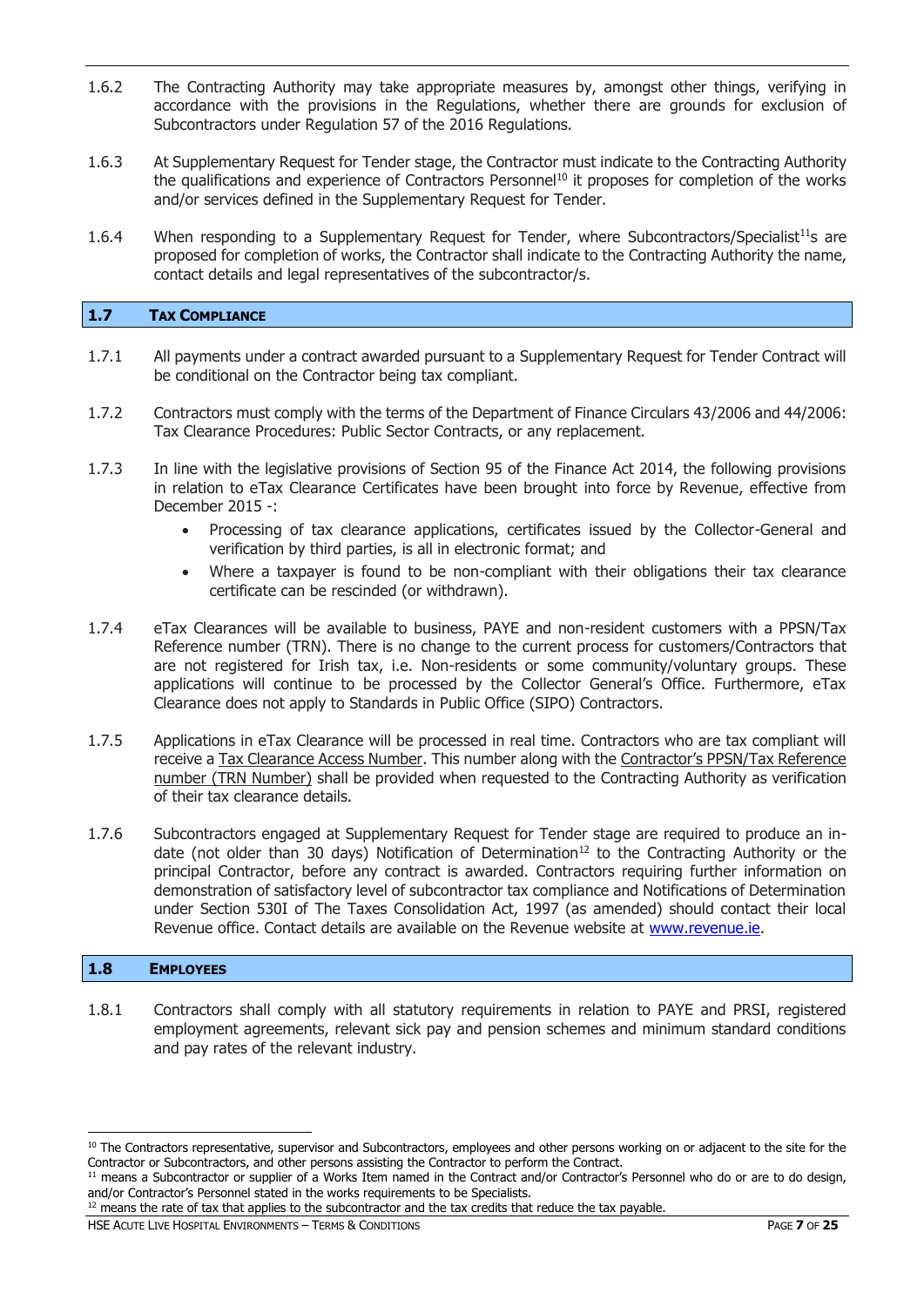1.8.2 Contractors shall also be aware that they may be asked to provide evidence prior to commencing any works of membership of a pension and sick pay scheme for all Contractors Personnel that will be employed to work on the relevant Supplementary Request for Tender contract.

# <span id="page-7-0"></span>**1.9 STATUTORY OBLIGATIONS AND APPLICABLE LAW**

- 1.9.1 Contractors are advised that national legislation applies for example in respect of matters such as employment, working hours, official secrets, data protection and health and safety. Contractors must have regard to statutory terms relating to minimum pay and to legally binding industrial or sectorial agreements in preparing tenders.
- 1.9.2 The laws of Ireland will govern this competitive process. This competitive process, any resulting Framework Agreement and any resulting contract will be subject to the exclusive authority of the Irish Courts.

## <span id="page-7-1"></span>**1.10 FREEDOM OF INFORMATION ACTS**

- 1.10.1 The Contracting Authority are subject to the FOI Act 2014 and acknowledge that information provided in response to this tender may be considered confidential or commercially sensitive.
- 1.10.2 Contractors are asked to consider if any of the information supplied by them in response to this tender should not be disclosed because it is commercially sensitive or confidential. If this is the case, Contractors can, when providing the information, identify same and specify the reasons for its commercial sensitivity or confidentiality. The Contracting Authority will have regard to such a statement but are not bound by it. The requirements of the FOI Act will always take precedence.

# <span id="page-7-2"></span>**1.11 CANVASSING**

- 1.11.1 Canvassing or any effort by a Contractor to influence any staff or agents of the Contracting Authority in relation to any aspect of the Application process may result in automatic disqualification from the Application process.
- 1.11.2 Where a Contractor has an existing relationship with the Contracting Authority, or its employees, the Contractor is advised that any discussions, correspondence, or other influences on the Application process may be treated as canvassing.
- 1.11.3 In accordance with Section 38 of the Ethics in Public Office Act 1995 any money, gift or other consideration from a person holding or seeking to obtain a contract will be deemed to have been paid or given corruptly unless the contrary is proved.

#### <span id="page-7-3"></span>**1.12 CONFLICTS OF INTEREST AND REGISTRABLE INTEREST**

- 1.12.1 Any actual or potential conflict of interest involving a Contractor (whether because of the Contractor having or having had a role in the Contracting Authority in relation to the contract or because of the Contractor having or having had an interest in another Contractor or another Contractor having or having had an interest in the Contractor or any other situation creating a conflict of interest, actual or potential) must be fully disclosed by the Contractor as soon as it becomes apparent. The Contracting Authority reserves the right to raise conflict of interest issues with Contractors.
- 1.12.2 Where the Contracting Authority consider that the situation does not give rise to a conflict of interest or that the conflict of interest is not material, it will permit the situation to continue.
- 1.12.3 Where the Contracting Authority consider that the situation gives rise to a material conflict of interest, it may, at its sole discretion, permit the situation to continue subject, if necessary, to appropriate safeguards being agreed between the Contracting Authority and the Contractor and the Contracting Authority being fully satisfied that those safeguards have been put in place and will be complied with.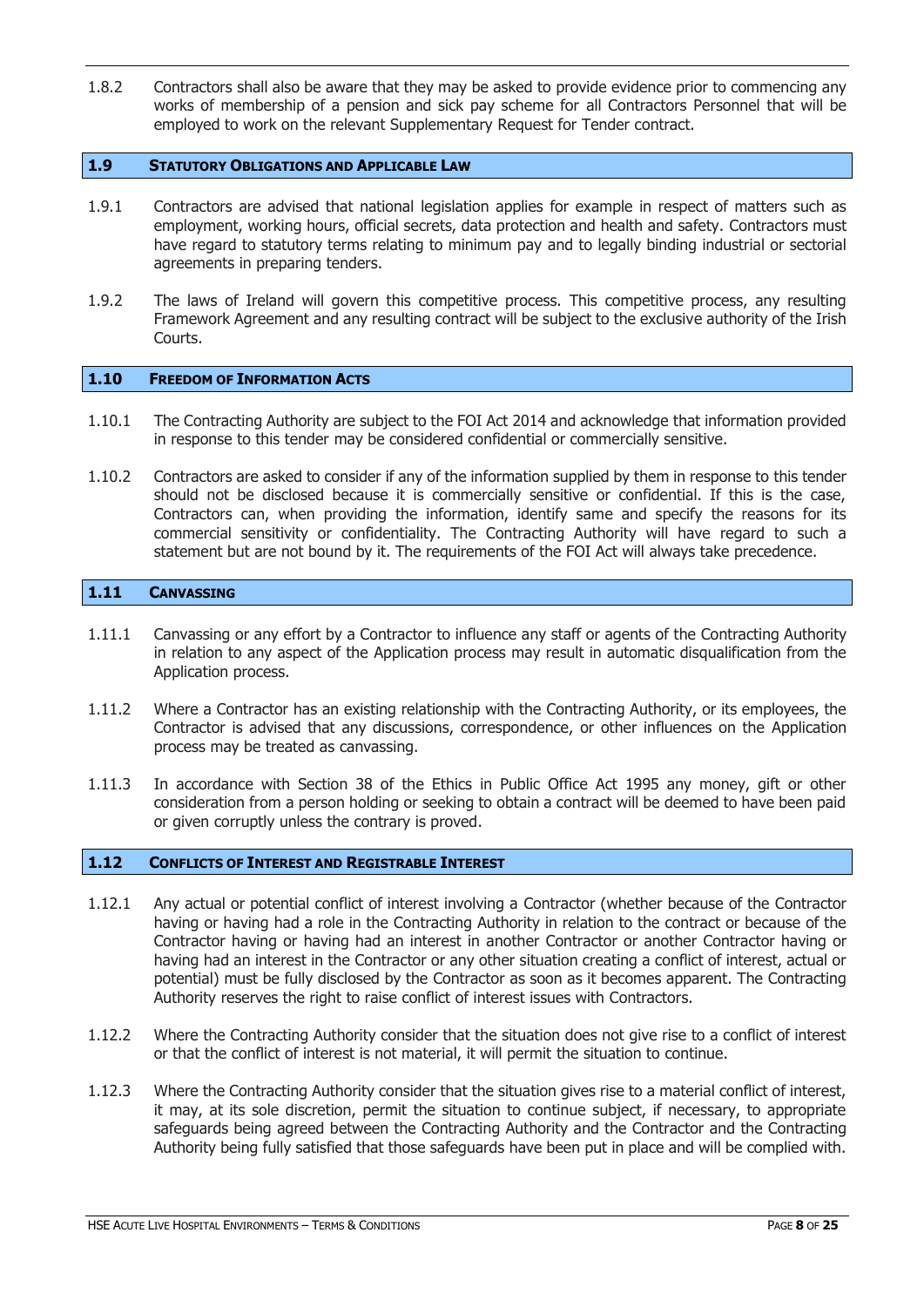- 1.12.4 Where the Contracting Authority considers, in its absolute discretion, that the situation can only be remedied by the exclusion of the Contractor from the Application process, the Contracting Authority shall exclude the Contractor.
- 1.12.5 Any registrable interest involving the Contractor and the Contracting Authority or their relatives must be fully disclosed, or must be communicated to the Contracting Authority immediately upon such information becoming known to the Contractor, in the event of this information only coming to the Contractor's notice after the submission of an Application and prior to the award of the Framework Agreement. The terms 'registrable interest' and 'relative' shall have the meaning prescribed by the Ethics in Public Office Act 1995.

# <span id="page-8-0"></span>**1.13 CONFIDENTIALITY**

1.13.1 All documents issued and information given to Contractors must be treated as strictly confidential. Contractors should not release details of the Tender Documents other than on an "In Confidence" basis to those who have a legitimate need to know or whom they need to consult for preparing their Application.

#### <span id="page-8-1"></span>**1.14 DATA PROTECTION**

- 1.14.1 In this clause, "Data Protection Laws" means all applicable national and EU data protection laws, regulations and guidelines including but not limited to Regulation (EU) 2016/679 on the protection of natural persons with regard to the processing of personal data and on the free movement of such data, and repealing Directive 95/46/EC (the "General Data Protection Regulation"), and any guidelines and codes of practice issued by the Office of the Data Protection Commissioner or other supervisory authority for data protection in Ireland from time to time.
- 1.14.2 The Contracting Authority will be a Data Controller (where Data Controller has the meaning given under the Data Protection Laws) in respect of any Personal Data (where Personal Data has the meaning given under the Data Protection Laws) required to be provided by the Tenderer in response to this call for tender competition and Supplementary Requests for Tender .
- 1.14.3 The Tenderer, as Data Controller in respect of any Personal Data provided by it in its Tender, is required to confirm that all Data Subjects (where Data Subject has the meaning given under the Data Protection Laws) whose personal data is provided by the Tenderer have consented to the processing of such Personal Data by the Tenderer, the Contracting Authority, the Evaluation Team and the supplier of the [www.supplygov.ie](http://www.supplygov.ie/) website for the purpose of the participation of the Tenderer in this tender competition or that the Tenderer otherwise has a legal basis for providing such Personal Data to the Contracting Authority for the purpose of its participation in this tender competition.
- 1.14.4 The Contracting Authority, as the Data Controller, may process the Personal Data as follows:
	- disclosing data (including Personal Data of tenderers and/or their employees or other related third-party agents such as those persons names, contact details, work experience etc.) with the Local Government Operational Procurement Centre ("LGOPC") (the LGOPC operates under the auspices of Kerry County Council) and [www.supplygov.ie](http://www.supplygov.ie/) website.
- 1.14.5 The Contracting Authority, as the Data Controller, may share the Personal Data as follows:
	- share such Personal Data with other bodies within the public and/or semi-state sectors that use the [www.supplygov.ie](http://www.supplygov.ie/) service as required by this Framework. The list of such public and/or/semi-State bodies is maintained on **www.supplygov.ie** and is updated from time to time. In addition, such Personal Data may be shared with the Office of Government Procurement, the Local Government Management Agency and with other bodies as required under law.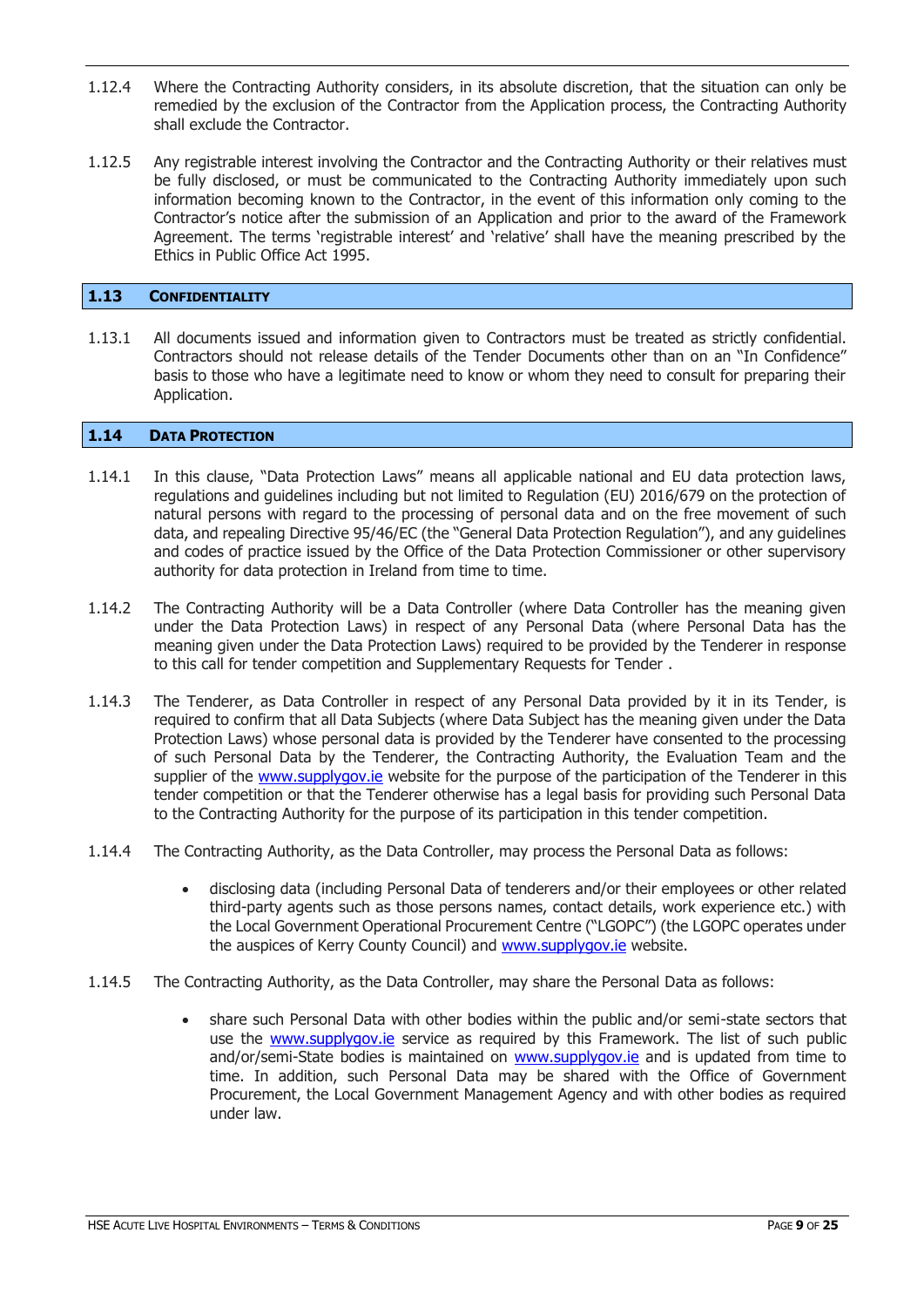# <span id="page-9-0"></span>**1.15 INSURANCE**

- 1.15.1 The Contractor shall be liable for and shall indemnify the Contracting Authority for and in respect of all and any losses, claims, demands, damages or expenses which the Contracting Authority may suffer due to and arising directly because of the negligence, act or omission, breach of contract, breach of duty, willful default or fraud of the Contractors Personnel.
- 1.15.2 Contractors do not need to have the insurances in place at the time of applying but will be required to put those insurances in place should they be successful in a Supplementary Request for Tender. The Contracting Authority will not be responsible for any cost incurred by Contractors in putting in place the required insurances.
- 1.15.3 No Contractor shall be awarded a contract unless satisfactory evidence of insurance is submitted prior to contract award by the insurance broker/company. Where the insurance policy in question lapses prior to the end of the period of the Framework Agreement it shall be the responsibility of the Contractor to ensure that said policy is renewed.
- 1.15.4 The onus is on the Contractor to advise the Contracting Authority when their insurance has lapsed or has been cancelled. All Contractors must notify the Contracting Authority of alterations, cancellations and confirm renewal of policies. Any failure to do so may result in immediate barring of the Contractor for the duration of the Framework Agreement.

## <span id="page-9-1"></span>**1.16 PUBLIC/PRODUCT LIABILITY INSURANCE**

- 1.16.1 The minimum level of Public Liability Insurance required in respect of any one accident below which the Contractor and PSCS will bear the cost:
	- €6,500,000 for any one event;
	- Maximum excess: €6,500.
- 1.16.2 The policy shall indicate that the €6,500,000 limit is for any one event. The limit of indemnity under the Public Liability Insurance must be for the full policy limit of €6,500,000. No inner limit reduction is permissible. The maximum permissible excess shall be €6,500 for property only with no excess for death, injury or illness.
- 1.16.3 The policy shall include an indemnity to principal clause.
- 1.16.4 The successful Contractor will be required to include the Contracting Authority as joint insured and may be required to include a non-vitiation clause.
- 1.16.5 The Contractor will also be required to extend a public liability policy to include for products and pollution liability insurance to indemnify the Contracting Authority in relation to defective products supplied whether manufactured, altered or just sold by the Contractor.
- 1.16.6 Public Liability Insurance must specifically be extended to include all motor vehicles to which the Road Traffic Acts do not apply (such as rollers, pavers, off site vehicles, etc.), alternatively such vehicles should be scheduled (by Reg or VIN) in the motor policy.

# <span id="page-9-2"></span>**1.17 EMPLOYER'S LIABILITY INSURANCE**

- 1.17.1 The minimum level of Employer's Liability Insurance required in respect of any one accident below which the Contractor and PSCS will bear the cost:
	- $€13,000,000$  for any one event;
	- Maximum excess: €6,500.
- 1.17.2 The policy shall meet the following requirements:
	- Cover must apply to the employees of the Contractor engaged on the Supplementary Request for Tender Contract;
	- The liability for death or injury to employees must be covered;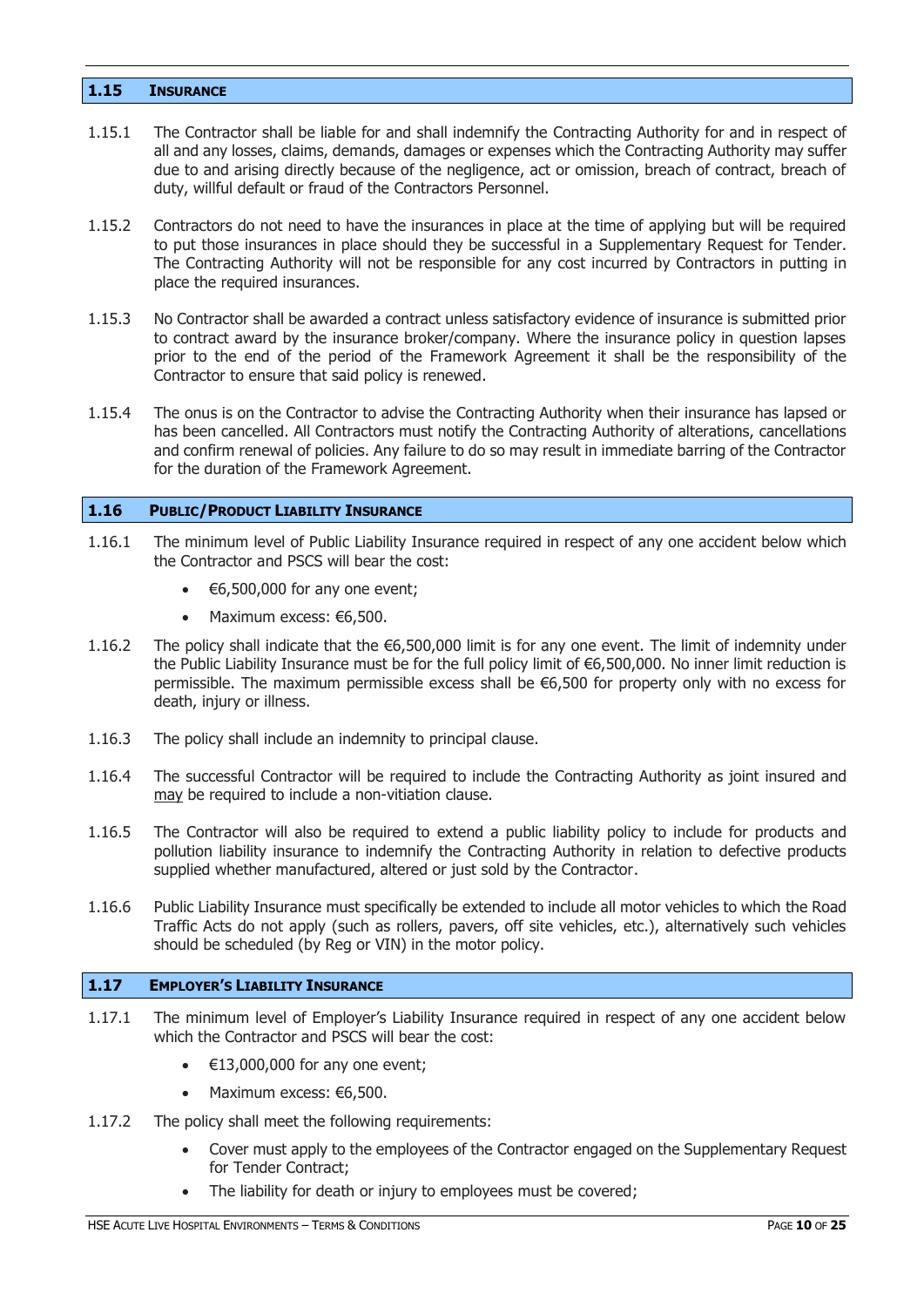- The cover must indemnify the Contracting Authority as principal and may be required to include a non-vitiation clause;
- Cover must be extended to cover the Contractor in respect of liability assumed by him under the Supplementary Request for Tender Contract, e.g. The description of the insurer's business must be unambiguous.

# <span id="page-10-0"></span>**1.18 PROFESSIONAL INDEMNITY INSURANCE**

- 1.18.1 Contractors may be requested to arrange Professional Indemnity Insurance as part of a Supplementary Request for Tender contract.
- 1.18.2 The minimum level of insurance cover required will vary depending on the scale, nature and complexity of the Supplementary Request for Tender contract. Insurance requirements will be identified in individual Requests for Tender.
- 1.18.3 Where a Contracting Authority requires a collateral warranty from a Specialist/s, the Contractor shall provide the collateral warranty in a form approved by the Contracting Authority, (e.g. GCCC standard form reference MF 1.12 ' Collateral Warranty' executed by the Specialist and the Contractor) or equivalent.
- 1.18.4 Contractors shall note that where appropriate the standard minimum levels of insurance required by the Contracting Authority are as follows:
	- $€6,500,000$  for any one event;
	- Maximum excess: €50,000.
- 1.18.5 Where required, cover shall:
	- be provided on an 'each and every claim' basis;
	- be provided in respect of 'joint and several liability',  $13$
	- provide for claims for breach of professional duty or civil liability as well as negligence;
	- be maintained for six (6) years after completion of the Supplementary Request for Tender contract;
	- extend to include Specialist advisors engaged as Subcontractors by the Contractor.
- 1.18.6 Where required, Collateral warranties required from Specialists shall include a requirement to carry professional indemnity insurance if the Specialist is involved in design.
- 1.18.7 Where required, the policy shall, where appropriate, cover and indemnify the Contracting Authority for all liabilities arising from the performance or non-performance by the Contractor of its duties under the Building Control Amendment Regulations (BCAR), 2014 and for all liabilities arising from the performance or non-performance by the Contractor of its duties as Project Supervisor for the Construction Stage (PSCS).

## <span id="page-10-1"></span>**1.19 EXCLUSIONS**

- 1.19.1 Contractors that have specific exclusions noted in their insurance policies which restrict or prohibit their ability to carry out certain works will be required to either:
	- Have the exclusion removed from their insurance policy and employ a competent and appropriately insured Specialist to carry out the excluded activity and put in place contingency cover on the Contractor's insurance policy; or
	- Have the Specialist subcontractor included with the Contractor as a full joint insured on the subcontractor's insurance policy and have the Contracting Authority joint insured on the subcontractor's insurance policy. Contractors should note that the Contracting Authority will

<sup>&</sup>lt;sup>13</sup> If the Contractor consists of a joint venture, consortium or other unincorporated grouping of two or more persons, each person is jointly and severally liable to the Employer for the performance of the Contract.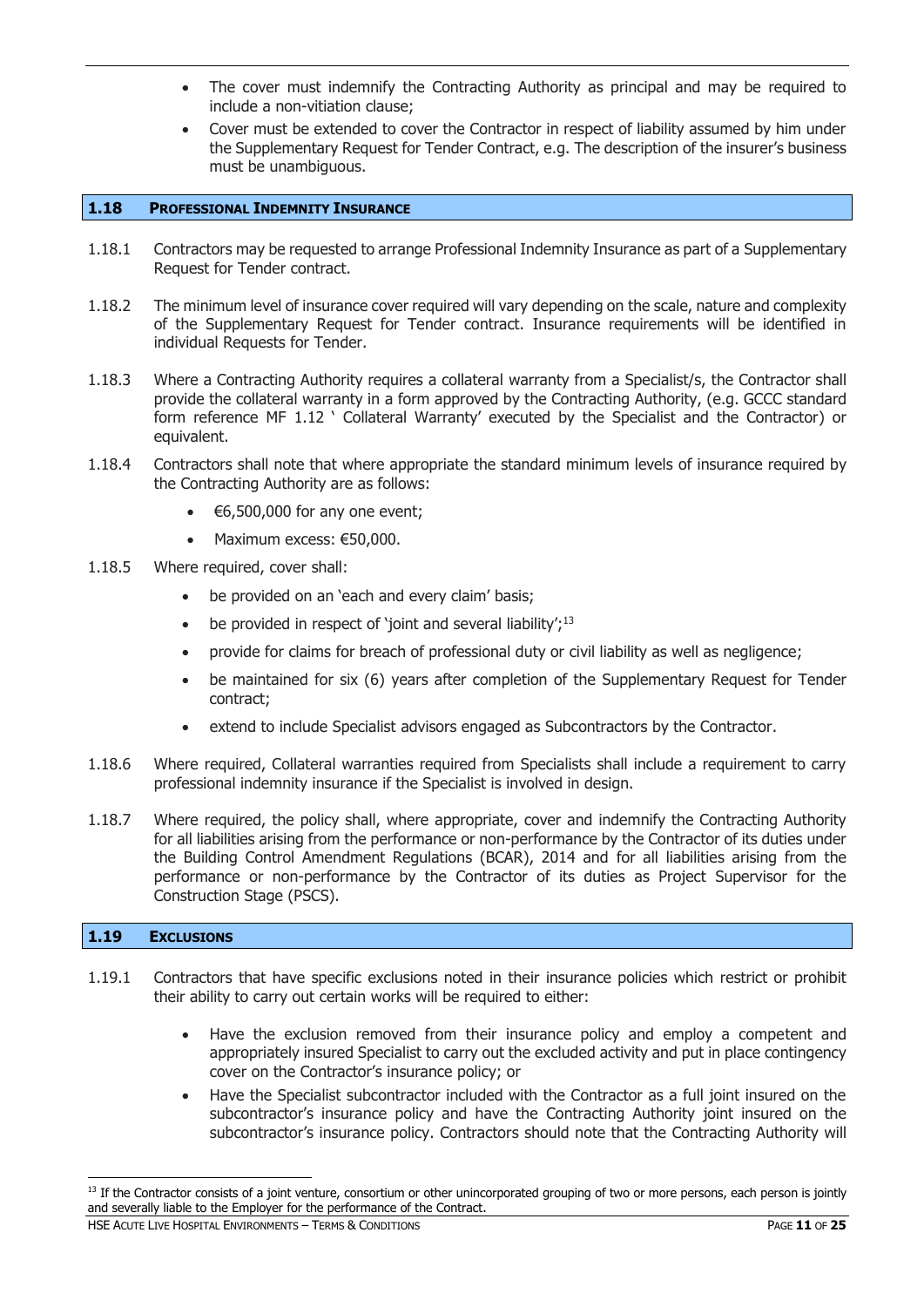not be responsible for any cost incurred by the Contractor in complying with the insurance requirements outlined above.

# <span id="page-11-0"></span>**1.20 CONSTRUCTION PRODUCT REGULATIONS**

- 1.20.1 Proof of compliance with these regulations may be sought at any time during a Supplementary Request for Tender contract. When requested, Contractors shall confirm -:
	- That all construction products associated with harmonised Standards will be CE marked and have a Declaration of Performance;
	- That the Contractor by submitting a Declaration of Performance (even if prepared by others) is assuming full legal responsibility for the conformity of the construction product with its declared performance;
	- That together with the technical specification, the Declaration of Performance will give all the information needed to judge whether the product(s) meets the essential characteristics in accordance with the applicable harmonised technical specifications;
	- That the CE mark shall be followed by the two last digits of the year in which it was first affixed, the name and the registered address of the manufacturer, or the identifying mark allowing identification of the name and address of the manufacturer easily and without any ambiguity;
	- That certification of an organisation's Factory Production Control system by a notified body will be available if so required under the regulation and requested.

# <span id="page-11-1"></span>**1.21 HEALTH & SAFETY – SAFETY STATEMENT**

- 1.21.1 When requested, prior to the appointment to the Framework Agreement, successful Contractors must provide a current Safety Statement or equivalent document to the Contracting Authority.
- 1.21.2 The Safety Statement shall be prepared in accordance with Section 20 of the Safety, Health & Welfare at Work Act 2005, and implementing Regulations.
- 1.21.3 The Safety Statement must be signed, dated and include either:
	- The Company Registrations Office Company Name, where applicable i.e. where a Contractor is registered with the Companies Registration Office, [\(www.cro.ie](http://www.cro.ie/) ); or
	- The company name as registered with their VAT Registration Number i.e. where a Contractor is not registered with the Companies Registration Office, [\(www.cro.ie\)](http://www.cro.ie/).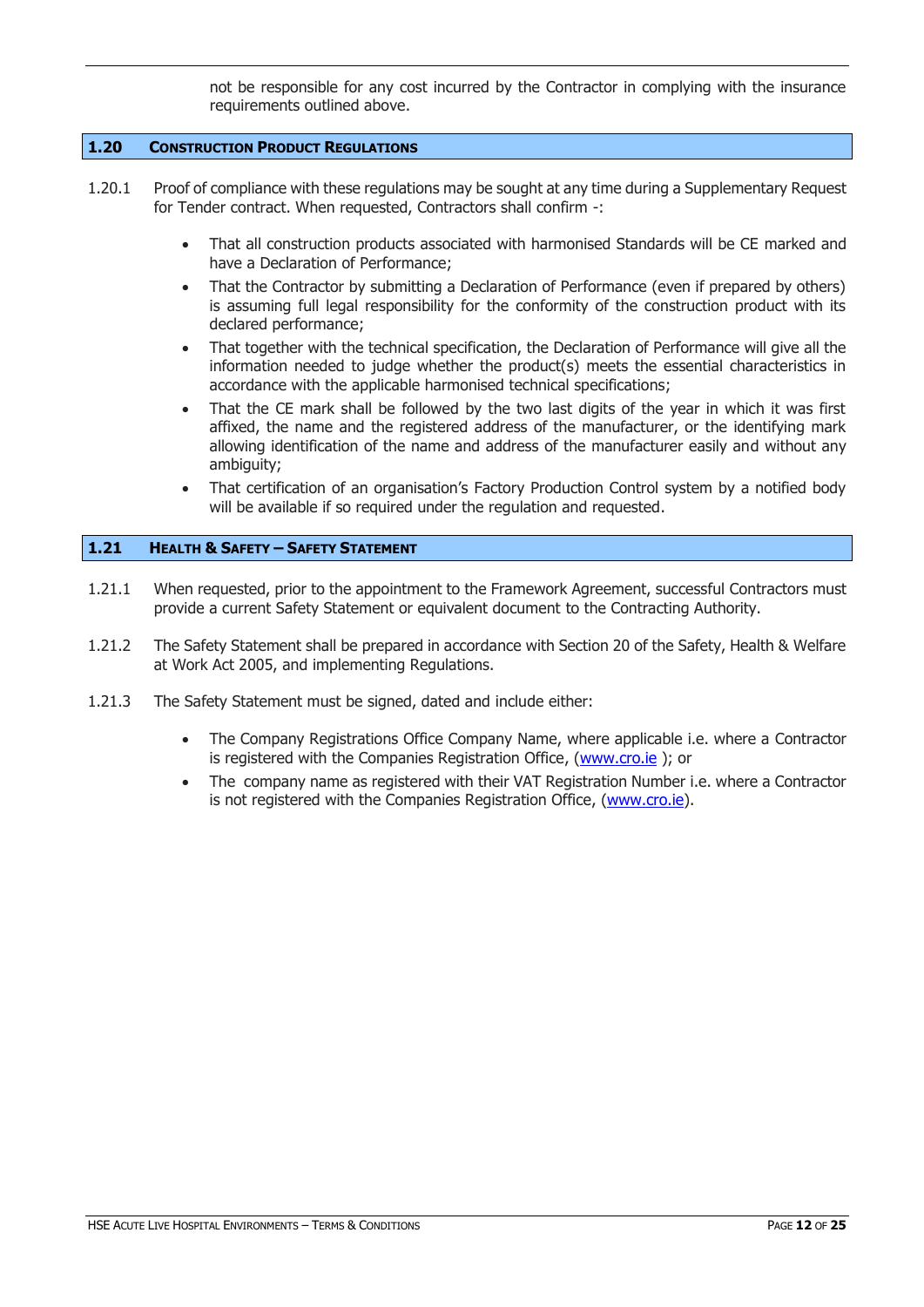# <span id="page-12-0"></span>**2.0 PARTICULARS**

# <span id="page-12-1"></span>**2.1 CONTRACT SIZE**

2.1.1 It is intended that the maximum value of individual Supplementary Request for Tender contracts executed under the Framework Agreement shall not exceed €1 million.

## <span id="page-12-2"></span>**2.2 DESCRIPTION OF WORKS AT SUPPLEMENTARY REQUEST FOR TENDER STAGE**

- 2.1.2 Works will involve planned and unplanned minor building works within acute live hospital environments for the Contracting Authority.
- 2.1.3 Contractors appointed to the Framework Agreement must in all instances accept the role of 'Contractor' and 'Contractor and Project Supervisor Construction Stage (PSCS)' as defined in the Safety, Health and Welfare at Work (Construction) Regulations 2013 (S.I. No. 291 of 2013).
- 2.1.4 For the purposes of assessing the role of Project Supervisor Construction Stage (PSCS), Requests for Tender undertaken as part of the Framework Agreement shall be categorized as either 'Type 1 or Type 2' <sup>14</sup> projects.
- 2.1.5 The Contracting Authority reserve the right to seek proof of additional qualifications/training that are either statutory or deemed necessary for undertaking the role of Project Supervisor for the Construction Stage (PSCS). Such proof may need to be provided in response to Contract Evaluation Criteria as applicable and as specified in the Supplementary Request for Tender.
- 2.1.6 The majority of works will take place in a clinical environment which are highly complex and serviced, clean room type environments.
- 2.1.7 In addition to building works, works may include work on fire safety systems, electrical and, mechanical systems, emergency supply systems, work on life critical systems, medical gas systems, infection control and building environmental systems etc.
- 2.1.8 Typical works will include
	- General repair and upgrade to internal and external building elements and fabric;
	- General building works:
	- Roofing works including but not restricted to structural work, refitting / replacement of roof tiles, slates, roofing membranes and all roof finishes, flashings, valleys, soffit and fascia's, gutters, downpipes etc.;
	- Internal building modifications and alterations;
	- External building modifications and alterations;
	- Extensions, refurbishment alterations redevelopment and fit out to health care buildings/ health care campus.
- 2.1.9 In addition to general building works this tender will also incorporate works on the following areas which form part of such works:
	- Mechanical/ plumbing and electrical works.
	- Fire safety works, medical gas systems, building environmental systems;
	- Plastering rendering and ceilings;
	- Carpentry, joinery and fitted units;
	- Windows and doors internal and external;
	- Painting, Flooring and finishes;

<sup>-</sup><sup>14</sup> Type 1 applies to project that have a value of <€500,000, Type 2 applies to projects that have a a value >€500,000 and <€5,000,000.However consideration in relation to the health and safety risk must also be taken into account in deciding on the project type. If there is a high health and safety risk the category may need to be higher.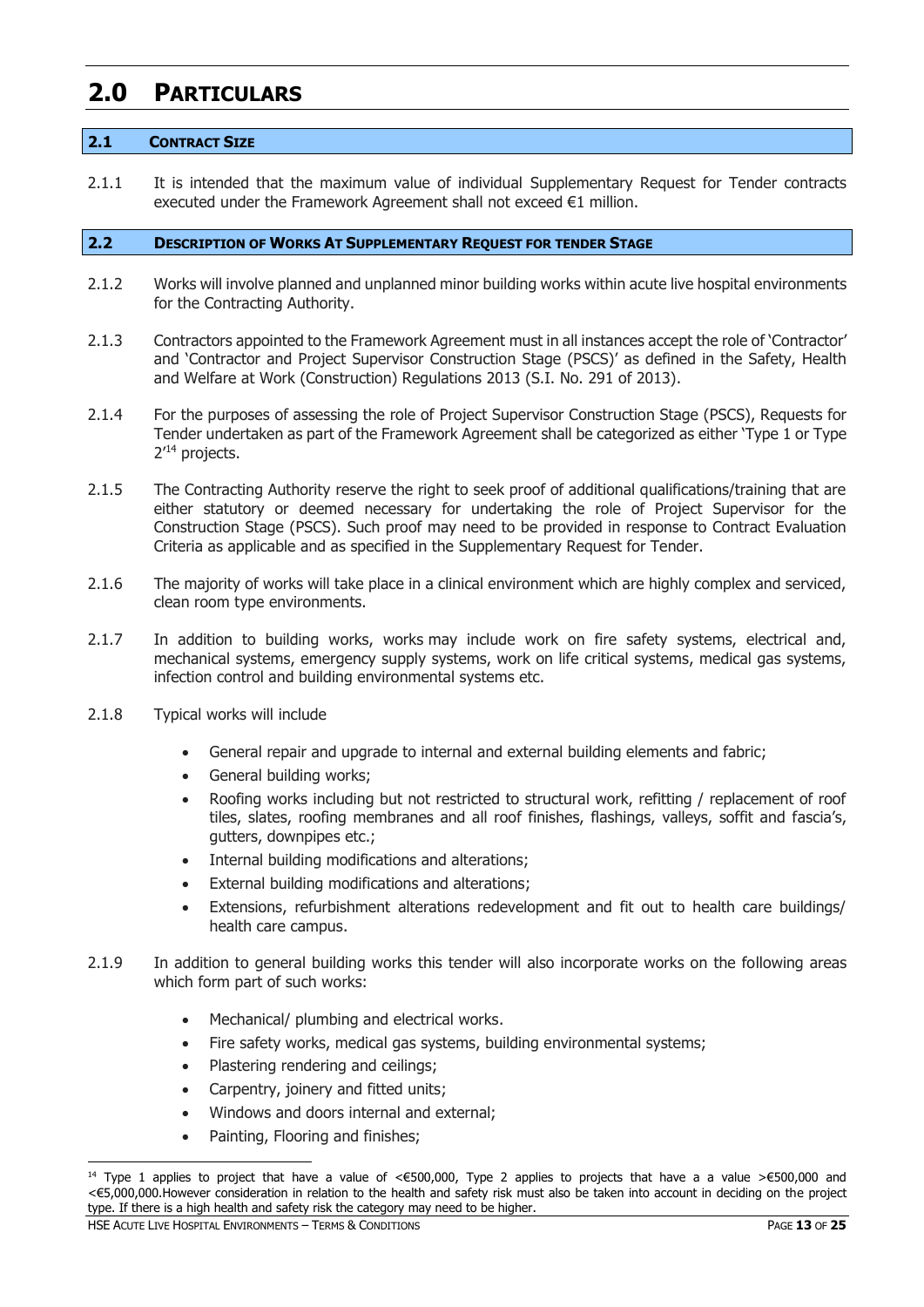- Other building related elements required to complete the works;
- Demolition works and clearance works;
- External site, civil works sewerage, drainage water mains etc.;
- External works including roads, paving, walls, fences, drainage etc.
- 2.1.10 Maintenance and facilities management works/ activities will not be completed under this Framework Agreement. These works are addressed under the OGP category of Facilities Management and Maintenance.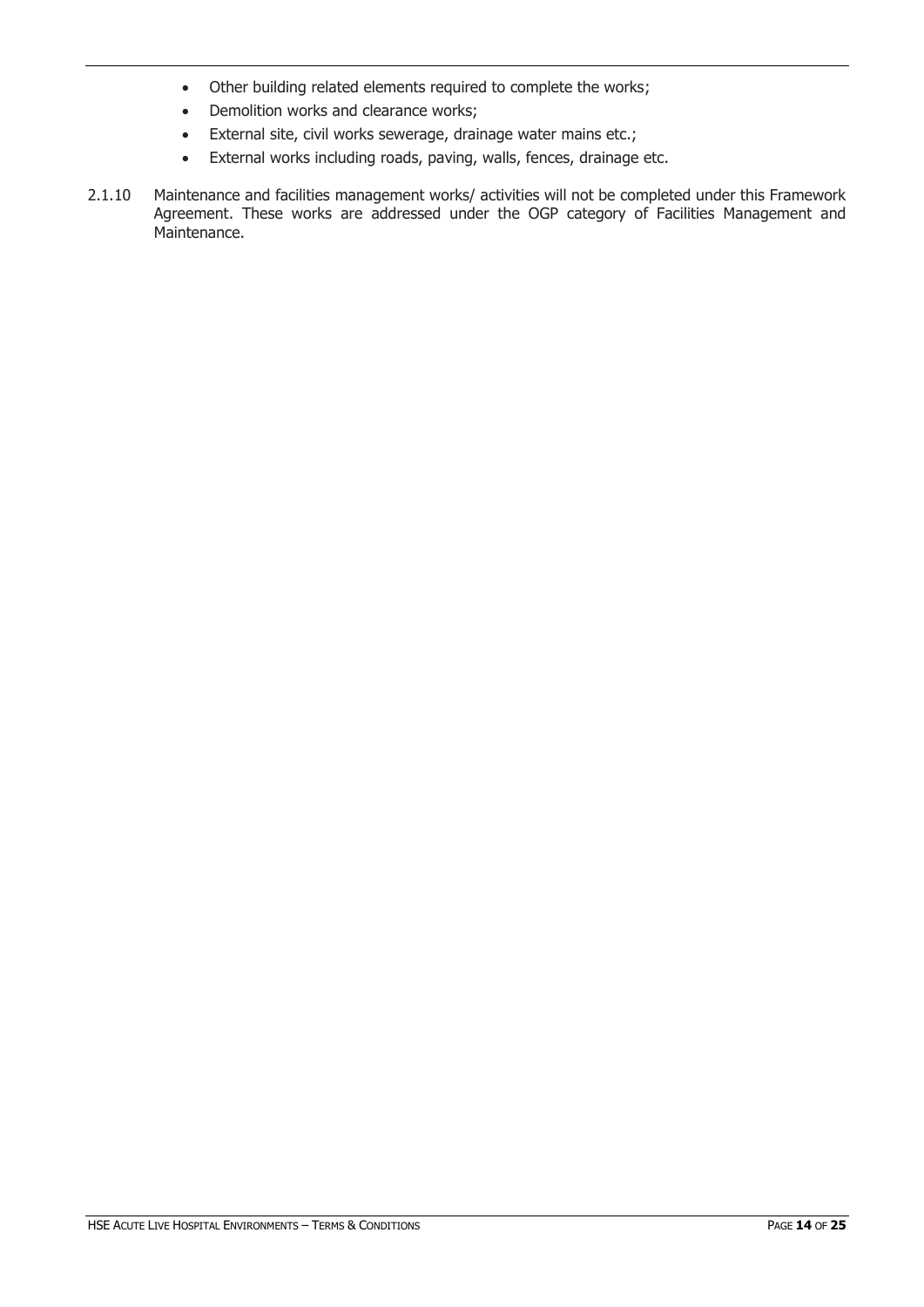# <span id="page-14-0"></span>**3.0 GENERAL SPECIFICATION**

# <span id="page-14-1"></span>**3.1 LEGISLATION, REGULATIONS, GUIDELINES AND CODES OF PRACTICE**

- 3.1.1 The contractor shall comply with all Legislation, Acts, Regulations, Guidelines and Codes of Practice that apply during the construction stage and maintenance period. The contractor shall ensure that, as a minimum, all aspects of the works and project facilities comply with good industry practice, law and all necessary consents including, but not limited to the following:
	- The Safety, Health and Welfare at Work Act 2005
	- The Safety, Health and Welfare at Work (Repeals)(Commencement) Order, 2015
	- The Safety in Industry Act 1980
	- The Safety, Health and Welfare at Work (General Applications) Regulations 2007 to 2012;
	- The Safety, Health and Welfare of Work (Construction) Regulations, 2013;
	- Chemicals (Asbestos Articles) Regulations 2011 (S.I. No. 248 of 2011;
	- The Safety, Health & Welfare at Work (Exposure to Asbestos) (Amendment) Regulations, 2010 (S.I. No. 589 of 2010);
	- The Safety, Health & Welfare at Work (Exposure to Asbestos) Regulations, 2006 (S.I. No. 386 of 2006);
	- REACH<sup>15</sup> Regulation (EC) No. 1907/2006 amended by Regulation (EC) No. 552/2009;
	- Safety, Health and Welfare at Work (Chemical Agents) Regulations, 2001 (S.I. No. 619 of 2001);
	- Safety Health and Welfare at Work (Carcinogens) Regulations, 2001 (S.I. No. 078 of 2001);
	- European Communities (Carriage of dangerous goods by road & use of transportable pressure equipment regulations, 2011 (S.I. No. 349 of 2011);
	- Air Pollution Act, 1989;
	- The Construction Products Regulations (CPR) 2013;
	- The Waste Management Acts, 1996 to 2013;
	- BS5228:2009 'Code of Practice for Noise Control on Construction and Open Sites';
	- Any other recommendation or Code of Practice issued by the Health and Safety Authority;
	- Law and Good Industry Practice on Disability including those of the National Disability Authority;
	- Fire Services Act 1981;
	- Good Industry Practice in respect of Fire;
	- Requirements of Utility Providers;
	- Relevant Irish Standards ("Irish Standards"), British Standards ("British Standards"), Codes of Practice ("Codes of Practice"), EU Directives ("Directives") or equivalent European Standards ("European Standards");
	- Local Bye-Laws and Regulations;
	- Regulations and requirements of all relevant authorities;
	- All BSRIA<sup>16</sup> Publications;
	- All HVCA<sup>17</sup> Publications;
	- ETCI<sup>18</sup> National Rules for Electrical Installations Fourth Edition ET101 2008;
	- All CIBSE<sup>19</sup> Publications- Guides, Codes, Technical Memoranda, Application Guides, Lighting Guides, etc;

<sup>-</sup><sup>15</sup> Registration, Evaluation, Authorisation and Restriction of Chemicals.

<sup>16</sup> BSRIA is a UK-based testing, instrumentation, research and consultancy organisation, providing specialist services in construction and building services engineering.

<sup>&</sup>lt;sup>17</sup> Heating & Ventilating Contractors Association UK.

<sup>&</sup>lt;sup>18</sup> Electro Technical Council of Ireland.

<sup>&</sup>lt;sup>19</sup> Chartered Institute of Building Services Engineers.

HSE ACUTE LIVE HOSPITAL ENVIRONMENTS – TERMS & CONDITIONS PAGE **15** OF **25**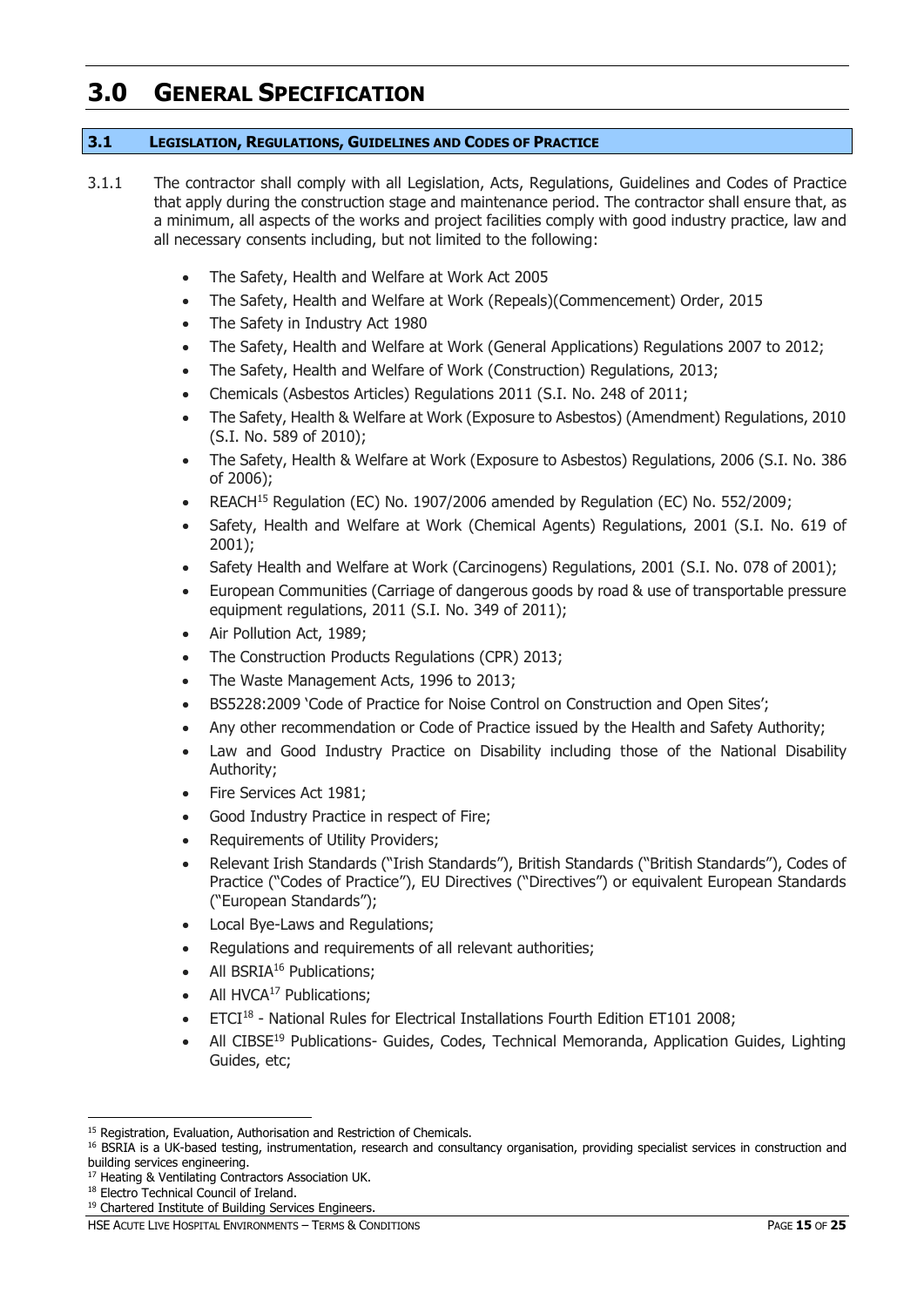- All ASHRAE guidance for specific Mechanical Systems and Components (where more comprehensive than CIBSE);
- HSE contractor health and safety requirements and procedures.
- HSE National Guidelines for the Prevention of Aspergillosis.
- ECTI<sup>20</sup> Guidance on Generator installation;
- ETCI T103 Electrical Installations above 1KV AC & 1.5kv DC;
- Current Edition of IS3218 Fire Alarm & Detection Systems;
- Current Edition of IS3217 Emergency Lighting;
- $HPSC<sup>21</sup>$  quidance Documentation regarding the prevention of Legionella and overall Water Quality governance;
- HPSC guidance on the prevention of aspergillosis;
- HPSC provide guidance on Infection control;
- HIQA<sup>22</sup> provide audit checks, governance and advise also;
- EPA<sup>23</sup> advice on radiation protection;

The above is a non-exhaustive list of standards that are being continuously updated and changed. Each project brief and the person accepting responsibility for design shall specify the appropriate and applicable standards and agree them with the Contracting Authority, contractor and liaise with the Assigned Certifier<sup>24</sup>.

- 3.1.2 The contractor shall provide for complying with the above including all mandatory notifications and notices for display. Compliance with these regulations, standards and guidelines shall relate to those most up to date or reasonably foreseeable as being in force or published at the time of contract award.
- 3.1.3 The contractor shall identify any hazards that the design may present during construction and subsequent use and maintenance. Where possible, the hazards shall be eliminated or the risk reduced. Where hazards cannot be eliminated, provision shall be made for control of those risks and the transfer of the necessary information on those control measures and any residual risks together with any design assumptions to the Project Supervisor for the Design Process, (PSDP).
- 3.1.4 The contractor shall comply with the UK Healthcare Technical Memoranda (HTMS) and Healthcare Building Notes (HBN's) that give comprehensive healthcare specific advice and guidance on the design, installation and operation of specialized building and engineering technology used in the delivery of healthcare projects. Contractors can access the Healthcare Building Notes(HBN's) and UK Healthcare Technical Memoranda (THMS) through [https://www.gov.uk/government/publications.](https://www.gov.uk/government/publications)
- 3.1.5 The contractor shall comply with 'HTM 00 UK Department of Health Health Technical Memorandum 00 - Policies and principles of healthcare engineering, Edition 2014' that aims to ensure that everyone concerned with the management, design, procurement and use of the healthcare facility understands the requirements of the business-critical building and engineering technology to ensure optimum safety for all who are present in the building.
- 3.1.6 The contractor shall adhere to and ensure compliance with all relevant manufacturer's instructions.

# <span id="page-15-0"></span>**3.2 BUILDING CONTROL REGULATIONS**

- 3.2.1 The contractor shall ensure compliance with the Building Control Regulations 1997 2014 and with the requirements of the Building Control (Amendment) Regulations 2014 having regard to:
	- The minimum requirements for the design and construction of buildings as set out in the Building Regulations;

<sup>-</sup> $^{20}$  Electrical Engineering/Electronics, Computer, Communications and Information Technology Association (ECTI).

<sup>21</sup> Health Protection Surveillance Centre.

<sup>&</sup>lt;sup>22</sup> Health Information and Quality Authority.

<sup>&</sup>lt;sup>23</sup> Environmental Protection Agency.

HSE ACUTE LIVE HOSPITAL ENVIRONMENTS – TERMS & CONDITIONS PAGE **16** OF **25** <sup>24</sup> The person so assigned by the Employer to certify compliance with the relevant requirements under Building Control Regulations.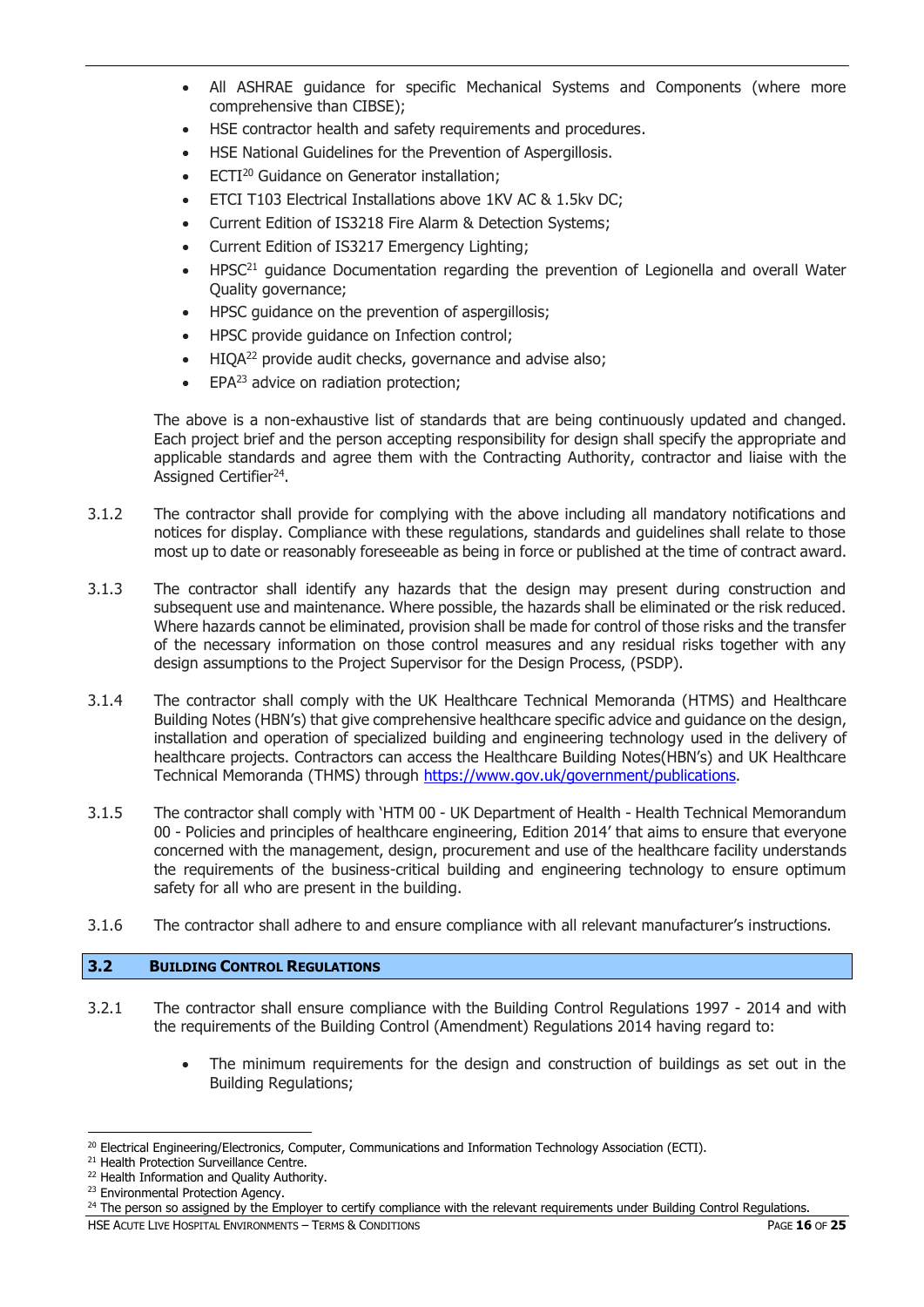- Detailed Technical Guidance Documents showing how these requirements can be achieved in practice;
- Procedures set out in the Building Control Regulations for demonstrating compliance in respect of an individual building or works.
- 3.2.2 The contractor shall comply with relevant Irish Standards and Guidance Documents having regard to the suite of technical guidance documents which accompany the Building Regulations:
	- Part A Structure
	- Part B Fire Safety
	- Part C Site Preparation and Resistance to Moisture
	- Part D Materials and Workmanship
	- Part E Sound
	- Part F Ventilation
	- Part G Hygiene
	- Part H Drainage and Waste Water Disposal
	- Part J Heat Producing Appliances
	- Part K Stairways, Ladders, Ramps and Guards
	- Part L Conservation of Fuel and Energy
	- Part M Access and Use
- 3.2.3 The contractor may be required to undertake the role of 'Builder' as defined in the Building Control (Amendment) Regulations 2014. In such cases the successful contractor will be required to comply with the following requirements as laid down by the regulations:
	- Comply with the Inspection Plan<sup>25</sup> and agreed Inspection Notification Framework<sup>26</sup> and any reasonable amendment during the works;
	- Give notice for any inspection as set out in the inspection notification framework;
	- Complete works in accordance with the documents lodged with the Commencement Notice $^{27}$ and with all other documents and instructions issued by the design team and Assigned Certifier;
	- Ensure that the workmanship and materials and all design by the contractor or his suppliers comply with the Building Regulations;
	- Provide the Assigned Certifier (either directly or via the architect as directed) with such documents as reasonably may be required by them such as:
		- $\circ$  Ancillary certificates<sup>28</sup> of compliance (design and completion) by sub- contractors, Specialists.
		- o Test Certificates
		- Technical documents/ product manuals.
	- Provide a full set of records at the completion of the job, including safety file and as-built drawings;
	- Provide all such information, as noted above, to the 'Builder' in a timely manner to allow the 'Builder' to submit the Certificate of Completion and all other related documentation to the Building Control Authority in order that the works can be entered on the Register without

<sup>&</sup>lt;sup>25</sup> means the document prepared by the Assigned Certifier in accordance with the Code of Practice for Inspecting and Certifying Buildings and Works having regard to the works requirements. The Inspection Plan also includes the Inspection Notification Framework, both of which may be amended by the Assigned Certifier from time to time.

<sup>&</sup>lt;sup>26</sup> means the document prepared by the Assigned Certifier and agreed with the Contractor and the Employer in accordance with the Code of Practice for Inspecting and Certifying Buildings and Works identifying key stages or items of work that individual certifiers and the Assigned Certifier are to be notified by the Contractor as the Works are ready for inspection.

<sup>&</sup>lt;sup>27</sup> means to give notice to Building Control Authorities of the erection of such buildings, or classes of buildings, or the carrying out of such works, or classes of works, as may be specified in the regulations.

 $28$  means a certificate as prescribed by the Building Control Regulations, other than a statutory certificate of compliance, given by a competent person to confirm compliance of elements of the building, design or Works with Building Regulations; and "Ancillary Certifier" means the person proposed to issue such a certificate.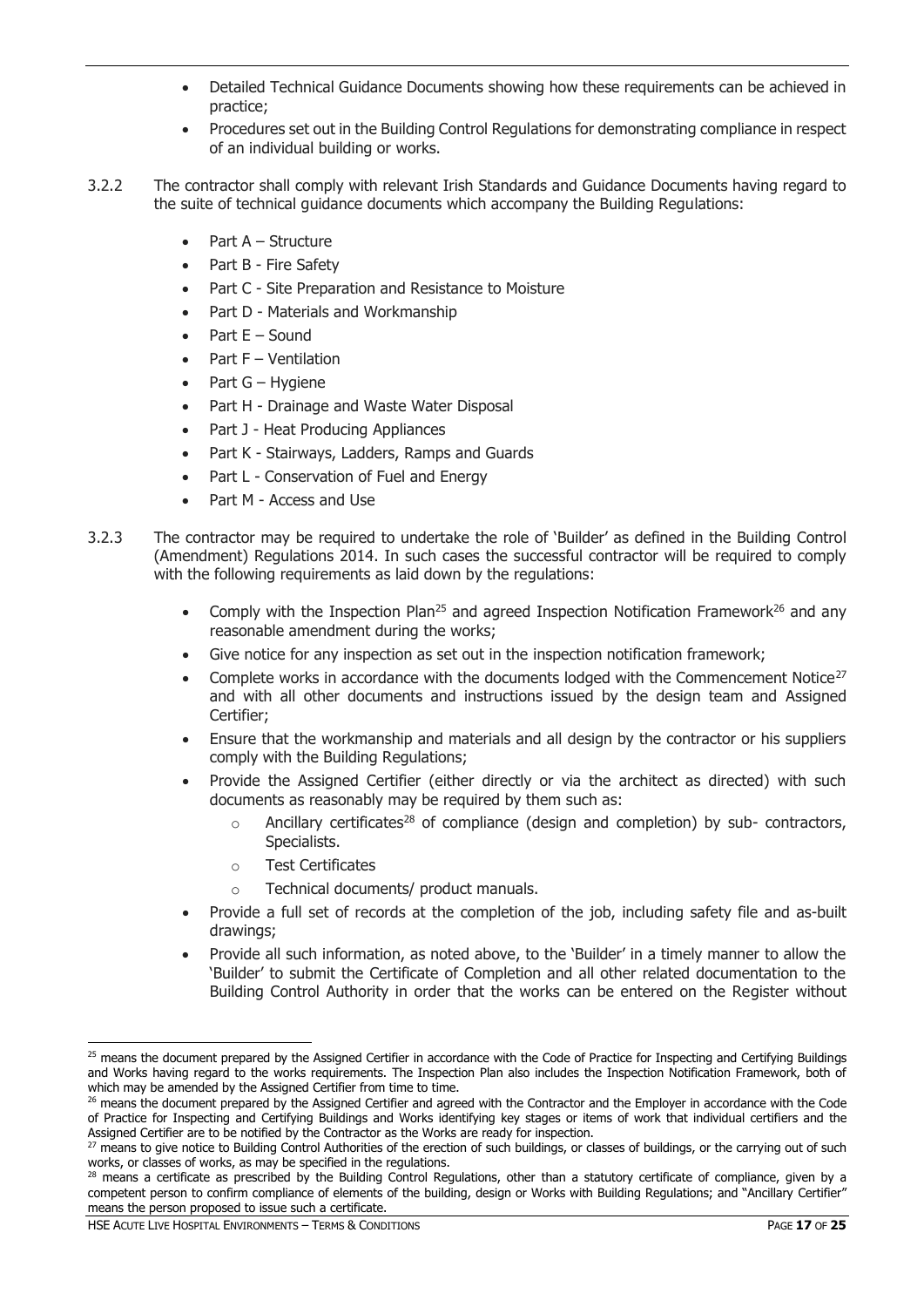undue delay to the completion date. The building cannot be occupied or used until so registered;

- Comply with procedures set out in the Building Control Regulations for demonstrating compliance in respect of an individual building or works.
- 3.2.4 The contractor shall, where appropriate, provide to the client, at the time of Substantial Completion<sup>29</sup>, a certificate confirming that the completed works comply with the requirements of legislation and the project agreement.

# <span id="page-17-0"></span>**3.3 MINIMUM STANDARDS**

- 3.3.1 Tenderers must ensure:
	- that all information, documentation and declarations submitted with, the Framework Agreement, and at any stage of, their Application are correct and;
	- that they are in position to provide the requisite evidence of compliance with the declarations submitted within seven calendar days when requested by the Contracting Authority at any stage during the Framework Agreement.
- 3.3.2 Without prejudice to such other legal remedies available to the Contracting Authority where a Tenderer:
	- is found to have furnished false, misleading or incorrect information, documentation or declarations at any stage of, their Application or;
	- is, for whatever reason, unable or unwilling to provide the requisite evidence of compliance with the declarations submitted when requested by the Contracting Authority;

the Contracting Authority may impose such sanctions on the Tenderer as it deems appropriate up to and including immediate exclusion of the tenderer from the Framework Agreement.

- 3.3.3 Contractors Personnel must have an appropriate qualification and adequate relevant experience as defined in the Tender Documents.
- 3.3.4 In all instances it is the absolute responsibility of the Contractor to be able to unambiguously demonstrate that a proper standard of workmanship has been executed, that Contractors Personnel and Specialists are competent, possessing sufficient training, experience and knowledge appropriate to the nature of the work that has been performed and having regard to the size and complexity of such works.
- 3.3.5 Depending on the nature of the works, the Contracting Authority reserve the right to seek proof of additional qualifications/training that are either statutory or deemed necessary for undertaking the works. Please reference the Supplementary Request for Tender Contract Evaluation Criteria set out hereunder.
- 3.3.6 The following are details of some of the site-specific checks and associated substantiation that may be requested by the Contracting Authority prior to award at Supplementary Request for Tender stage:
	- Confirmation that there has been no change in circumstances that might affect the validity of any of the statements in any of the declarations returned at Framework Application<sup>30</sup> Stage, or information submitted in lieu of these declarations;
	- Confirmation and associated evidence of up to date membership of relevant trade associations;
	- Confirmation and associated evidence of, up to date accredited training for the individual employee/s or third party fulfilling the role of Project Supervisor Construction Stage (PSCS), specifically in relation to minor building works within an acute live hospital environment;
	- A copy of the current company training register indicating the full list of training undertaken by each employee, including information on dates, certification of training and training provider, duration etc;

<sup>&</sup>lt;sup>29</sup> means the date identified as the Date for Substantial Completion of the Works.

HSE ACUTE LIVE HOSPITAL ENVIRONMENTS – TERMS & CONDITIONS PAGE **18** OF **25** <sup>30</sup> means an Application for admittance to the Framework submitted via [www.etenders.gov.ie](http://www.etenders.gov.ie/) pursuant to the Instructions Document.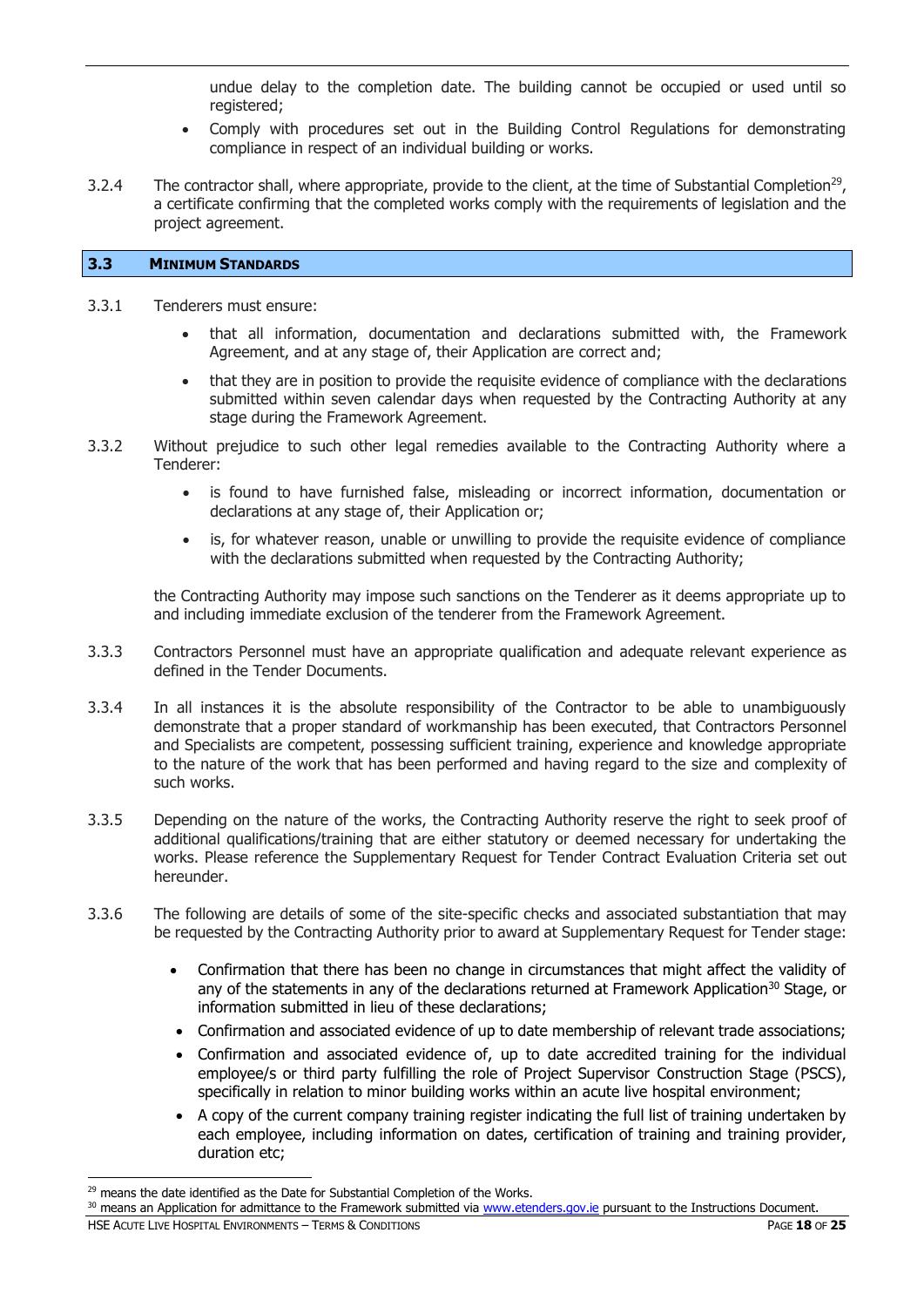- Details of third parties employed in the completion of works projects, e.g. external testing houses, environmental monitoring contractors, independent analysts, etc;
- The Contractor's Waste Management Plan (WMP) for the management of all waste arising on site. Where relevant, this WMP may need to be approved by or agreed with the relevant Contracting Authority prior to appointment.
- 3.3.7 The Contractor shall respond to any request from the Contracting Authority for such evidence within seven calendar days. Failure to respond within seven days may result in exclusion from the Supplementary Request for Tender.

# <span id="page-18-0"></span>**3.4 GREEN PROCUREMENT**

- 3.4.1 A component of Green Procurement to minimise the environmental impact of construction works may be specified by the Contracting Authority.
- 3.4.2 A Green Procurement Component may comprise one or a combination of the following elements;
	- Design and construction to achieve high energy efficiency performance and low associated CO<sup>2</sup> emissions:
	- Installation of high efficiency and renewable energy technologies which make use of sitespecific opportunities to reduce energy consumption and  $CO<sup>2</sup>$  emissions;
	- Design and specification to reduce the embodied impacts and resource use associated with construction materials;
	- Design, specification and site management to minimise construction and demolition (C&D) waste and to use building products or materials with a high recycled or re-used content;
	- Specification of fit-out and finishes that minimise hazardous emissions to indoor air;
	- Ventilation design to ensure healthy air and minimise the intake of external air pollution;
	- Specification and installation of water saving technologies;
	- Installation of physical and electronic systems and technologies to support the ongoing minimisation of energy use, water use and waste arisings by facilities managers and occupiers.

## <span id="page-18-1"></span>**3.5 CONTRACT PERFORMANCE**

- 3.5.1 It is intended that Contractor performance will be monitored during the Framework Agreement and during the execution of all Supplementary Request for Tender Contracts.
- 3.5.2 A Performance Evaluation Report (hereunder) will be completed by the Contracting Authority at the end or at any time during the Supplementary Request for Tender Contract, that will record the performance of the Contractor on the Supplementary Request for Tender Contract. Such reports will be copied to the Contractor and the content of such reports may be considered when formulating new award criteria for future centralized procurement competitions advertised by the Contracting Authority. A copy of the Performance Evaluation Report shall be included in the Supplementary Request for Tender Template
- 3.5.3 Where any Contractor fails to satisfactorily perform a Supplementary Request for Tender Contract awarded, the Supplementary Request for Tender contract may be terminated and the Contracting Authority shall have the right to re-tender the contract.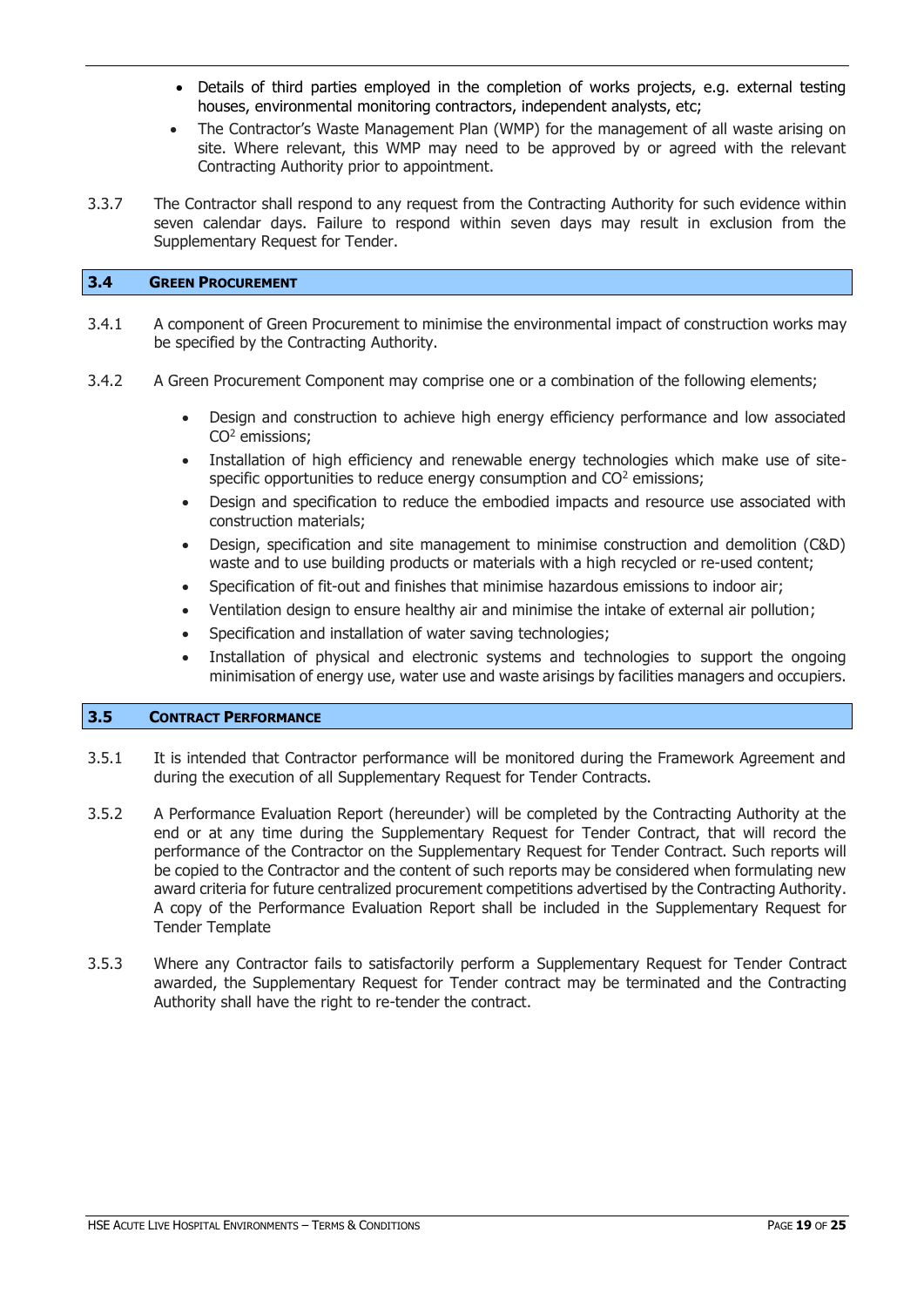# <span id="page-19-0"></span>**4.0 SUPPLEMENTARY REQUEST FOR TENDER (SUPPLYGOV.IE)**

#### <span id="page-19-1"></span>**4.1 GENERAL**

- 4.1.1 Supplementary Requests for Tender contracts awarded under this Framework Agreement will be awarded by way of Mini-Competition $31$  only.
- 4.1.2 The Contracting Authority will issue Supplementary Requests for Tender electronically via the [www.supplygov.ie](http://www.supplygov.ie/) procurement platform to all Contractors appointed to the Framework Agreement.
- 4.1.3 Contractors must submit all responses to Supplementary Request for Tenders electronically via the [www.supplygov.ie](http://www.supplygov.ie/) system only.
- 4.1.4 Responses will not be accepted in any other format.
- 4.1.5 Contractors listed on the Framework Agreement may only submit one (1) tender response to a Supplementary Request for Tender.

#### <span id="page-19-2"></span>**4.2 REQUEST FOR TENDER TEMPLATE**

- 4.2.1 A standard Supplementary Request for Tender template shall be issued by the Contracting Authority with each Supplementary Request for Tender.
- 4.2.2 The Supplementary Request for Tender template will include detailed information in relation to the works requirements and all procedures, processes, time limits, instructions or other requirements as issued by the Contracting Authority in relation to the Supplementary Request for Tender.

# <span id="page-19-3"></span>**4.3 REQUEST FOR TENDER CONTRACT EVALUATION CRITERIA**

- 4.3.1 Contractors submitting a response to a Supplementary Request for Tender must submit the information listed in the table hereunder, that will be assessed on a Pass/Fail basis.
- 4.3.2 Contractors shall note that not all of the criteria listed may apply to every Supplementary Request for Tender.
- 4.3.3 Only those Contractors passing the individual contract evaluation criteria will proceed for assessment in accordance with the following contract award criteria;

| <b>SUPPLEMENTARY REQUEST FOR TENDER CONTRACT EVALUATION CRITERIA</b> |                                                                |                                                                                                                                                                                                                                     | <b>WFTGHTTNG</b> |
|----------------------------------------------------------------------|----------------------------------------------------------------|-------------------------------------------------------------------------------------------------------------------------------------------------------------------------------------------------------------------------------------|------------------|
| 1                                                                    | <b>Details of Contractors Personnel</b>                        |                                                                                                                                                                                                                                     |                  |
|                                                                      | Provide the following details for the Contractors Personnel -: |                                                                                                                                                                                                                                     |                  |
|                                                                      | a)                                                             | Details of the Contractors Personnel assigned to perform the contract in<br>the form of a management chart of the Project Team, and their roles and<br>responsibilities.                                                            |                  |
|                                                                      | b)                                                             | Where Subcontractors/Specialists are proposed for completion of works,<br>the Contractor shall indicate to the Contracting Authority the name,<br>contact details and legal representatives of the subcontractors/<br>/Specialists. | Pass/Fail        |
|                                                                      | C)                                                             |                                                                                                                                                                                                                                     |                  |

<sup>&</sup>lt;sup>31</sup> means a tender competition between the Contractors for the award of a contract, undertaken in accordance with the procedure set out in the Instructions Document and the Terms & Conditions .

HSE ACUTE LIVE HOSPITAL ENVIRONMENTS – TERMS & CONDITIONS PAGE **20** OF **25**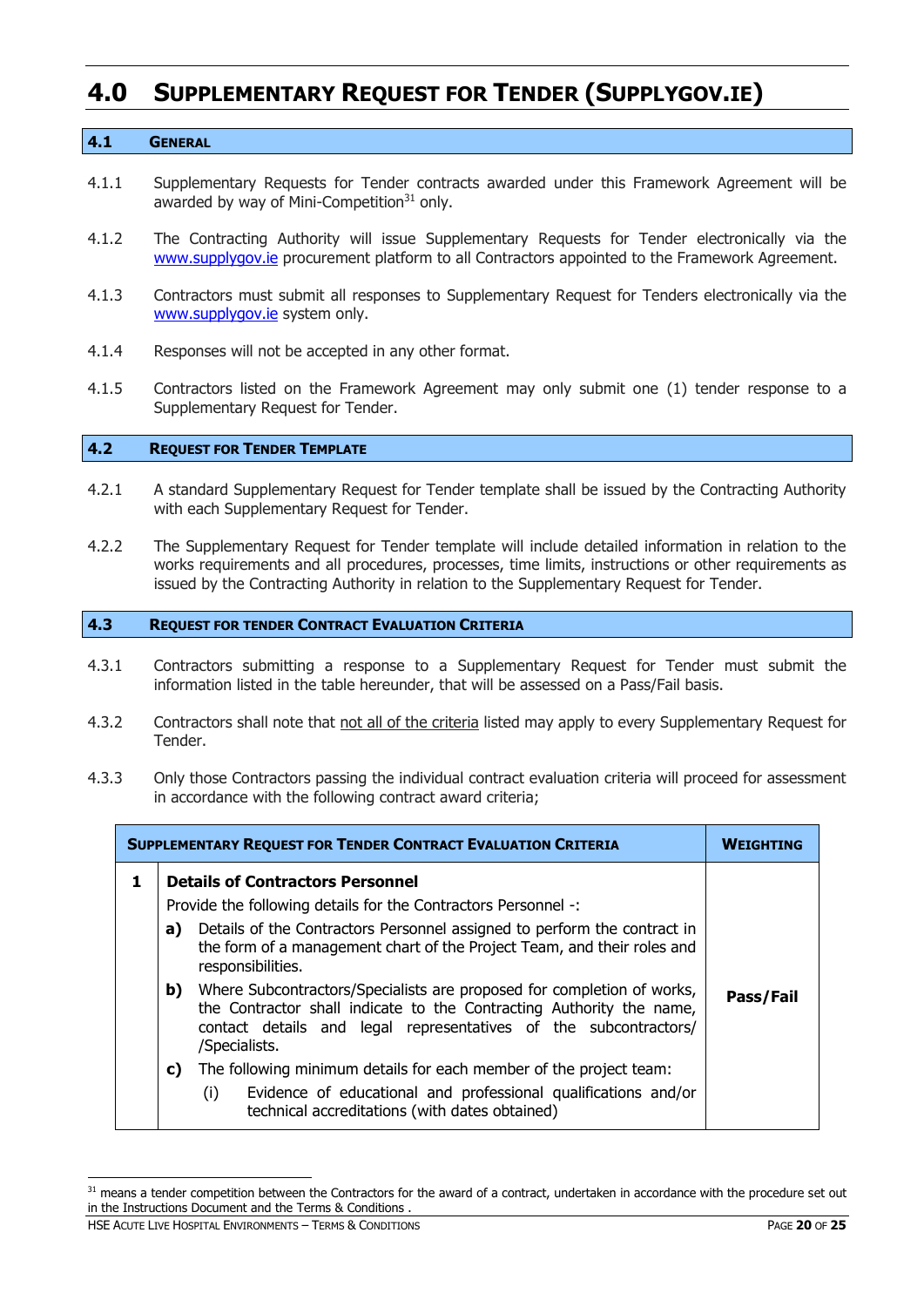|                         | Employment history with specific reference to experience of the<br>(ii)<br>Works Contractor's personnel on works projects of a similar scale,<br>nature and complexity to those to be tendered under this<br>Framework or experience as far as they are relevant to health and<br>safety management of works projects.<br>(iii)<br>Details of a minimum of three (3) projects in last three (3) years<br>shall be provided for each member. |           |  |  |  |  |
|-------------------------|---------------------------------------------------------------------------------------------------------------------------------------------------------------------------------------------------------------------------------------------------------------------------------------------------------------------------------------------------------------------------------------------------------------------------------------------|-----------|--|--|--|--|
| works.                  | The requirements for Contractors Personnel shall be proportionate to the<br>needs of the contract depending on the scale, nature and complexity of the                                                                                                                                                                                                                                                                                      |           |  |  |  |  |
|                         | Specific additional details may be required for site staff responsible for<br>managing the works.                                                                                                                                                                                                                                                                                                                                           |           |  |  |  |  |
| $\overline{\mathbf{2}}$ | Health & Safety/ Project Supervisor for the Construction Stage<br>(PSCS) Competency of Project Team                                                                                                                                                                                                                                                                                                                                         |           |  |  |  |  |
| <b>Or</b>               | Provide evidence of attendance by one (1) member of the Project Team at<br>specific Health & Safety training provided by an independent training provider<br>e.g. Managing Safely in Construction (CIF/IOSH), or equivalent;                                                                                                                                                                                                                |           |  |  |  |  |
|                         | Evidence of current third party certification e.g. Safe-T-Cert, or OHSAS 18001,<br>or approved equivalent.                                                                                                                                                                                                                                                                                                                                  |           |  |  |  |  |
|                         | Note :Safe Pass courses, site induction courses and Health and Safety training<br>such as Manual Handling are not acceptable as CPD in the context of specific<br>management health and safety training.                                                                                                                                                                                                                                    |           |  |  |  |  |
| 3                       | Health & Safety/Project Supervisor for the Construction Stage<br>(PSCS).                                                                                                                                                                                                                                                                                                                                                                    |           |  |  |  |  |
| a)                      | Provide confirmation in writing that the Contractor has examined the<br>Preliminary Safety & Health Plan issued with the Supplementary Request<br>for Tender;                                                                                                                                                                                                                                                                               |           |  |  |  |  |
| b)                      | Agree prior to the award of the Supplementary Request for                                                                                                                                                                                                                                                                                                                                                                                   |           |  |  |  |  |
|                         | Tender contract, to -:                                                                                                                                                                                                                                                                                                                                                                                                                      |           |  |  |  |  |
|                         | Be appointed in writing as PSCS for the works;<br>(i)<br>Confirm acceptance of the PSCS role in writing;<br>(ii)                                                                                                                                                                                                                                                                                                                            | Pass/Fail |  |  |  |  |
|                         | Further develop, as necessary, the Preliminary Safety & Health<br>(iii)<br>Plan for the works demonstrating effective means of ensuring the<br>implementation of the plan by the PSCS                                                                                                                                                                                                                                                       |           |  |  |  |  |
|                         | Comply with his/her obligations regarding notifying the Health &<br>(iv)<br>Safety Authority;                                                                                                                                                                                                                                                                                                                                               |           |  |  |  |  |
|                         | Confirm identity of the competent person carrying out the role of<br>(v)<br>PSCS.                                                                                                                                                                                                                                                                                                                                                           |           |  |  |  |  |
| 4                       | <b>Safety Statement</b>                                                                                                                                                                                                                                                                                                                                                                                                                     |           |  |  |  |  |
|                         | The company's Safety Statement or equivalent document submitted prior to<br>appointment to the Framework Agreement will be assessed for compliance<br>with the provisions set out in the Safety, Health & Welfare at Work Act 2005                                                                                                                                                                                                          | Pass/Fail |  |  |  |  |

4.3.4 Contractors that pass the Pass/Fail criteria above will proceed for further assessment in accordance with the award criteria set out below.

# <span id="page-20-0"></span>**4.4 SUPPLEMENTARY REQUEST FOR TENDER - CONTRACT AWARD CRITERIA**

4.4.1 Supplementary Request for Tender contracts awarded under this Framework Agreement will be awarded in accordance with clause 3.1 of the Framework Rules i.e. by way of Mini-Competition only.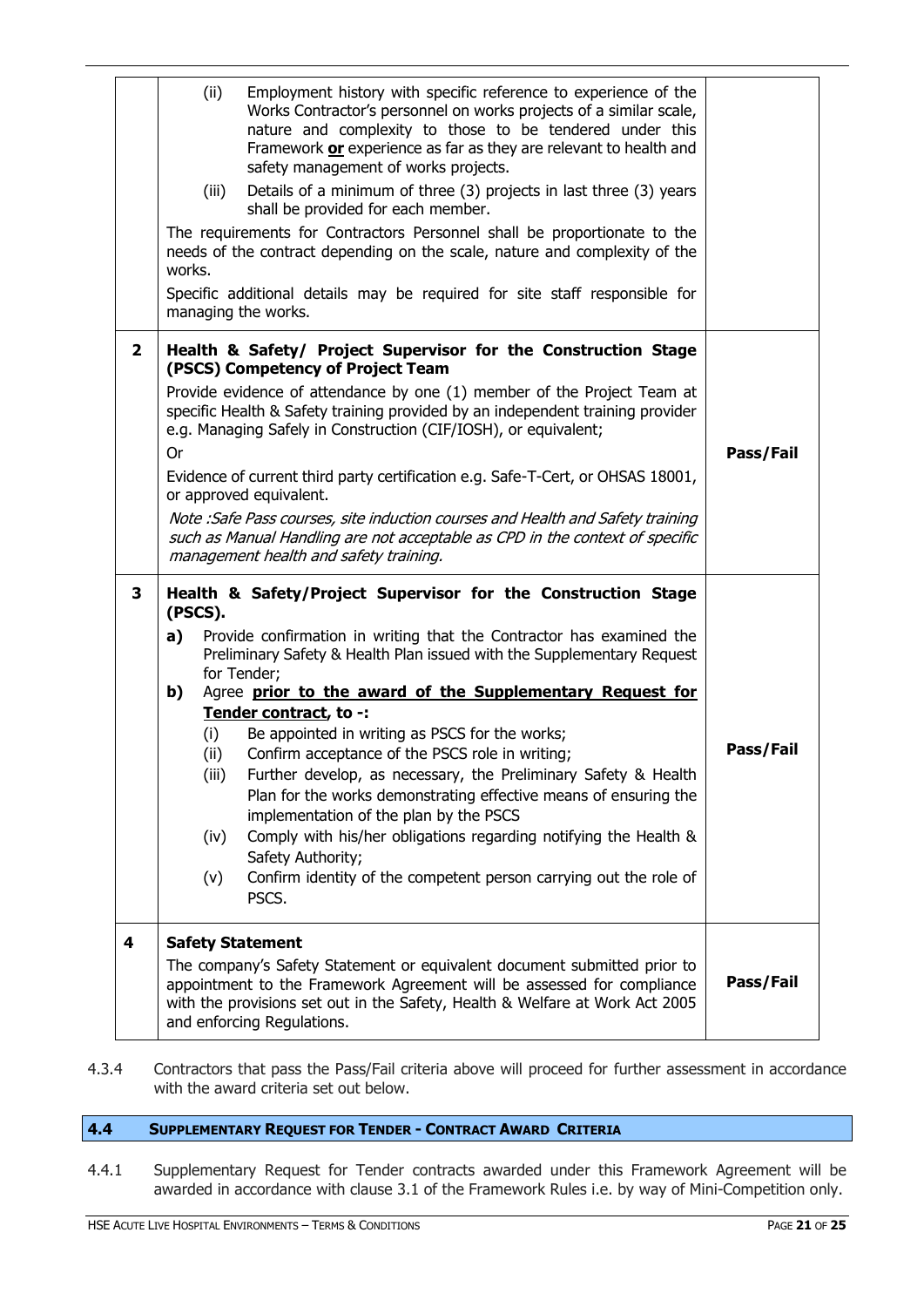- 4.4.2 Contracting Authorities shall, where appropriate, note the provisions of paragraph 3.4 of the Framework Rules regarding the ceiling rates tendered at Framework application stage prior to award of contract.
- 4.4.3 The Contractor that achieves the highest-ranking score by reference to the criteria below will be awarded the Supplementary Request for Tender contract.

| Criteria                                                             | <b>WEIGHTING</b> | <b>MAXIMUM MARKS</b><br><b>AVAILABLE</b> |  |  |
|----------------------------------------------------------------------|------------------|------------------------------------------|--|--|
| Most Economically Advantageous Tender:<br>Lowest Price <sup>32</sup> | 100%             | 1,000                                    |  |  |

- 4.4.4 The lowest price tendered for completion of the works will be awarded 100% of the **1,000** marks available for Lowest Price.
- 4.4.5 The remaining Contractors for that Supplementary Request for Tender will receive a pro rata mark based on the difference between their tendered price and that of the lowest priced tenderer, expressed as a percentage of the lowest cost, i.e.

**Marks Awarded = Lowest Price**  $- X$ **Available Marks For Price (1,000) Price being evaluated**

- 4.4.6 The marks awarded above will determine the highest scoring contractor who will be ranked No. 1 for the Supplementary Request for Tender. The remaining contractors will be ranked in descending order, i.e. The next highest mark ranked No. 2, etc.
- 4.4.7 The acknowledgement of receipt of any Supplementary Request for Tender shall not constitute an actual or implied agreement between the Contractor and the Contracting Authority.
- 4.4.8 Where, after a mini-competition, two or more Contractors are level on marks the Contracting Authority reserves the right to either;
	- Ask the equally ranked Contractors to resubmit prices and continue this process until there is a winner, or
	- To divide the works between the equally ranked Contractors, or
	- Award the contract by random selection
	- To re-tender the works

# <span id="page-21-0"></span>**4.5 SUPPLEMENTARY REQUEST FOR TENDER - NOTIFICATION OF EVALUATION**

4.5.1 All Contractors submitting a tender in response to a Supplementary Request for Tender will be informed of the outcome without delay following conclusion of the Supplementary Request for Tender evaluation process.

# <span id="page-21-1"></span>4.6 INFORMATION TO BE PROVIDED BY THE PREFERRED TENDERER PRIOR TO CONTRACT AWARD

- 4.6.1 In addition to the information to be provided when submitting a response to a Supplementary Request for Tender, successful Contractors must provide to the Contracting Authority for their review and approval, prior to formal award of the contract (if not already submitted), the specific information listed below or any such relevant information as requested by the Contracting Authority:
	- Confirmation that any Subcontractor/ Specialist proposed for completion of the works complies with the requirements of Regulation 57 of the European Union (Award of Public Authority Contracts) Regulations 2016 (SI 284 of 2016) by providing an ESPD or equivalent;

<sup>&</sup>lt;sup>32</sup> Lowest Price may be either 'lowest price' or 'lowest fixed price'.

HSE ACUTE LIVE HOSPITAL ENVIRONMENTS – TERMS & CONDITIONS PAGE **22** OF **25**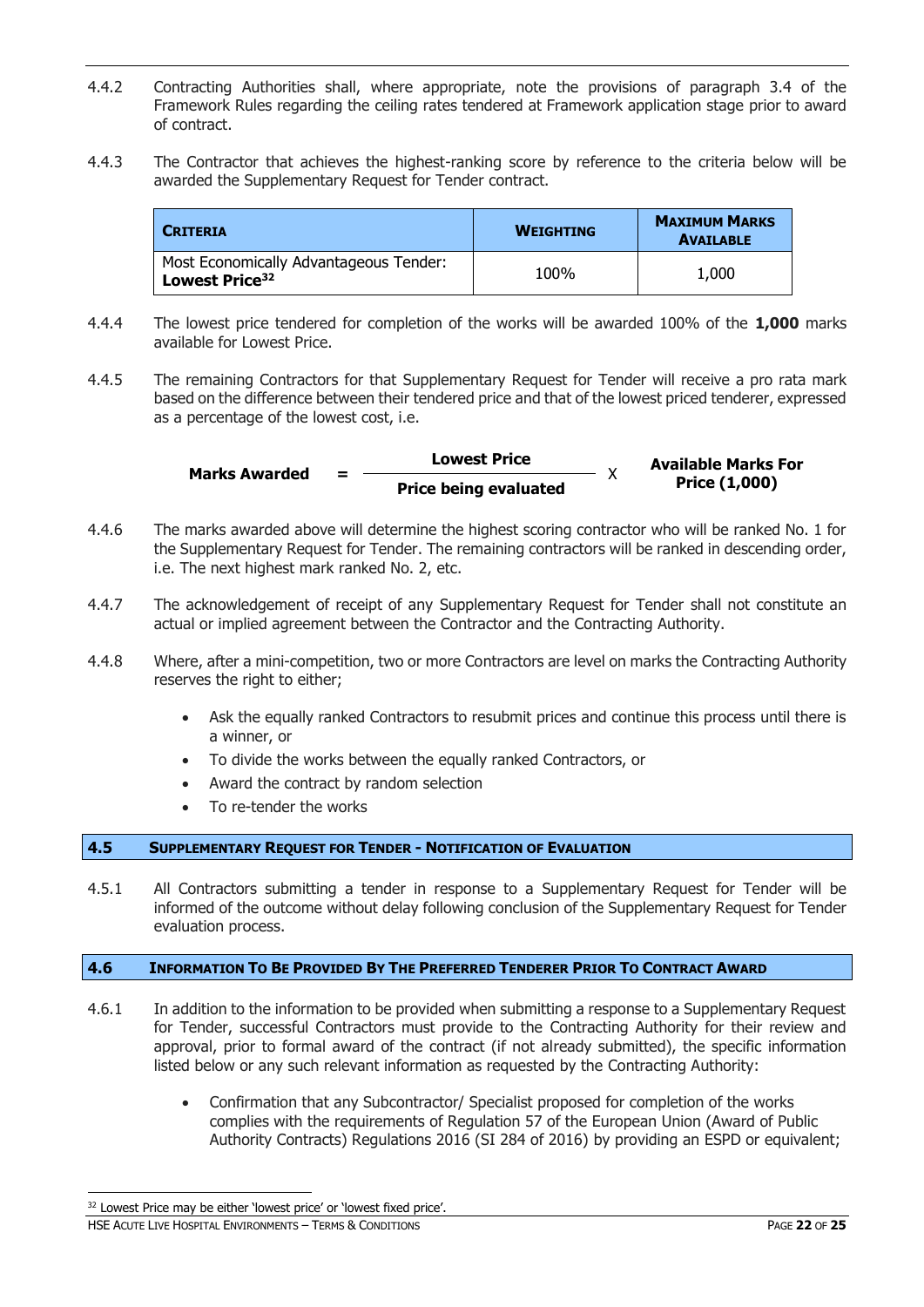- Satisfactory evidence of insurance in accordance with the minimum standards referenced in the tender documents;
- SOLAS Safepass Cards for all Contractors Personnel and where appropriate to the works required in the Supplementary Request for Tender, CSCS cards;
- Site<sup>33</sup> Specific Risk Assessment, if applicable;
- Site Specific Method Statement, if applicable;
- The Contractor's Waste Management Plan (WMP) for the management of all waste arising on site;
- Any other details specified in the Supplementary Request for Tender consistent with the terms and conditions of the Framework Agreement.

# <span id="page-22-0"></span>**4.7 SUPPLEMENTARY REQUEST FOR TENDER – CONTRACT**

- 4.7.1 All works subsequently carried out by Contractors at Supplementary Request for Tender stage will be carried out under:
	- PW-CF6 [Public Works Short Form of Contract,](http://constructionprocurement.gov.ie/contracts/) or
	- PW CF 05 Contract for Minor Building & Civil Engineering Works Designed by the Employer or
	- Equivalent contract approved by the GCCC/Department of Finance.

HSE ACUTE LIVE HOSPITAL ENVIRONMENTS – TERMS & CONDITIONS PAGE **23** OF **25** 33 Any place where the works are to be executed according to the contract, any place provided by the Employer for the works, any place where the Contractor is to operate or maintain Employers facilities or any place that the works requirements identify as part of the site.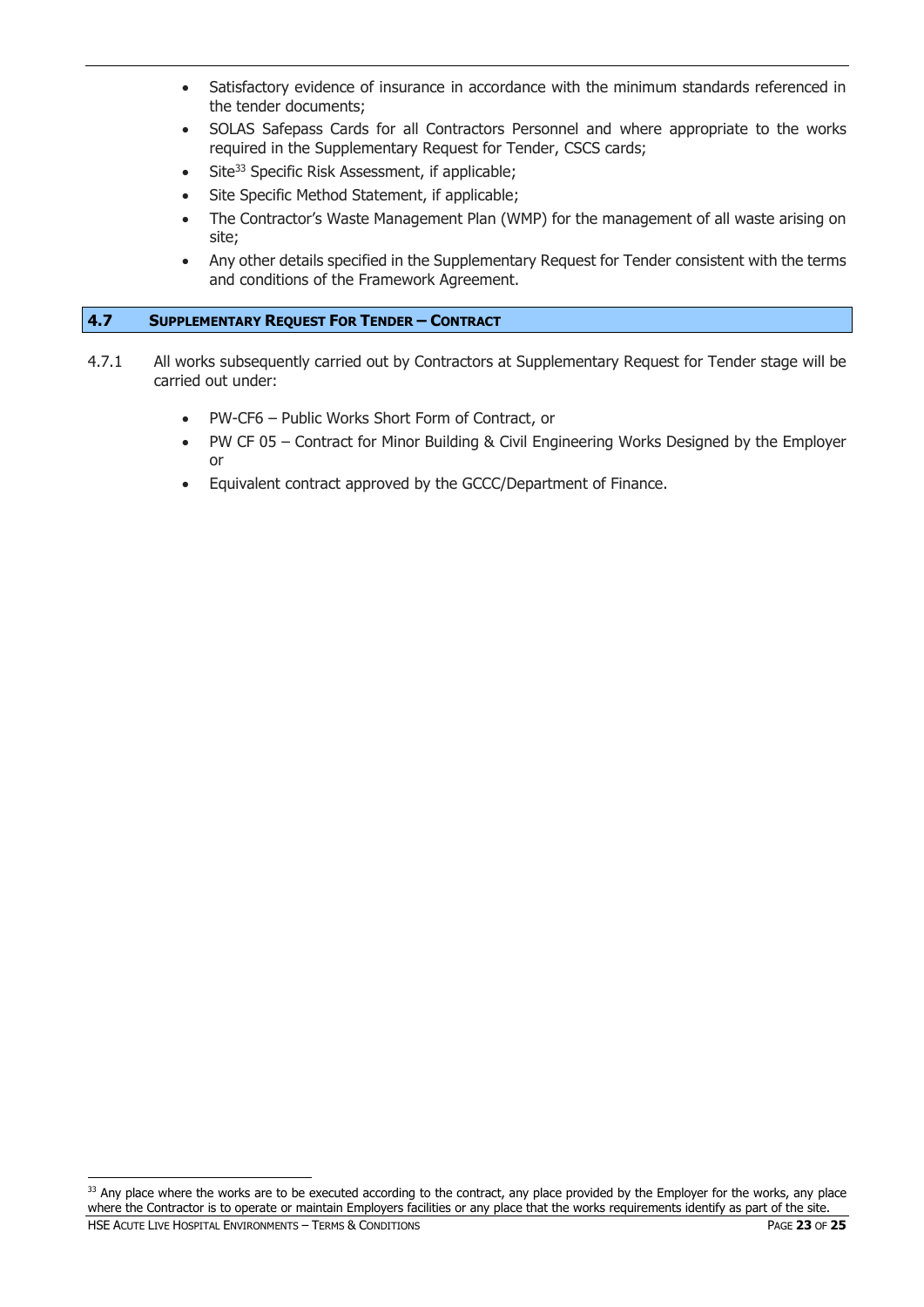# <span id="page-23-0"></span>**5.0 PERFORMANCE EVALUATION REPORT**

 $\mathbf{r}$ 

| <b>MINOR BUILDING WORKS - HSE ACUTE - LIVE HOSPITAL ENVIRONMENTS</b> |                                                                            |                 |  |  |
|----------------------------------------------------------------------|----------------------------------------------------------------------------|-----------------|--|--|
|                                                                      | <b>PERFORMANCE EVALUATION REPORT</b>                                       |                 |  |  |
|                                                                      | <b>DETAILS OF MINI-COMPETITION SUPPLEMENTARY REQUEST FOR TENDER (SRFT)</b> |                 |  |  |
| <b>HSE ESTATE OFFICE</b>                                             |                                                                            |                 |  |  |
| <b>SRFT REFERENCE NO.:</b>                                           |                                                                            |                 |  |  |
| <b>NAME OF CONTRACTOR:</b>                                           |                                                                            |                 |  |  |
| <b>SUPPLYGOV I.D. OF CONTRACTOR</b>                                  |                                                                            |                 |  |  |
| <b>CONTRACTOR CONTACT NAME</b>                                       |                                                                            |                 |  |  |
| <b>DETAILS OF CONTRACT AWARDED:</b>                                  |                                                                            |                 |  |  |
|                                                                      |                                                                            |                 |  |  |
|                                                                      |                                                                            |                 |  |  |
|                                                                      |                                                                            |                 |  |  |
|                                                                      |                                                                            |                 |  |  |
|                                                                      |                                                                            |                 |  |  |
|                                                                      |                                                                            |                 |  |  |
| <b>TOTAL OUT-TURN COST:</b>                                          | €                                                                          | (INCLUDING VAT) |  |  |
| <b>COMMENTS:</b>                                                     |                                                                            |                 |  |  |
|                                                                      |                                                                            |                 |  |  |
|                                                                      |                                                                            |                 |  |  |
|                                                                      |                                                                            |                 |  |  |
|                                                                      |                                                                            |                 |  |  |
|                                                                      |                                                                            |                 |  |  |
|                                                                      |                                                                            |                 |  |  |

| <b>EVALUATION COMPLETED BY -</b> |  |  |  |
|----------------------------------|--|--|--|
| <b>PURCHASER (BUYER) NAME:</b>   |  |  |  |
| <b>PURCHASER (BUYER) CONTACT</b> |  |  |  |
| <b>PURCHASER (BUYER) EMAIL</b>   |  |  |  |
| <b>DATE OF REVIEW:</b>           |  |  |  |
| <b>SIGNATURE (BUYER):</b>        |  |  |  |